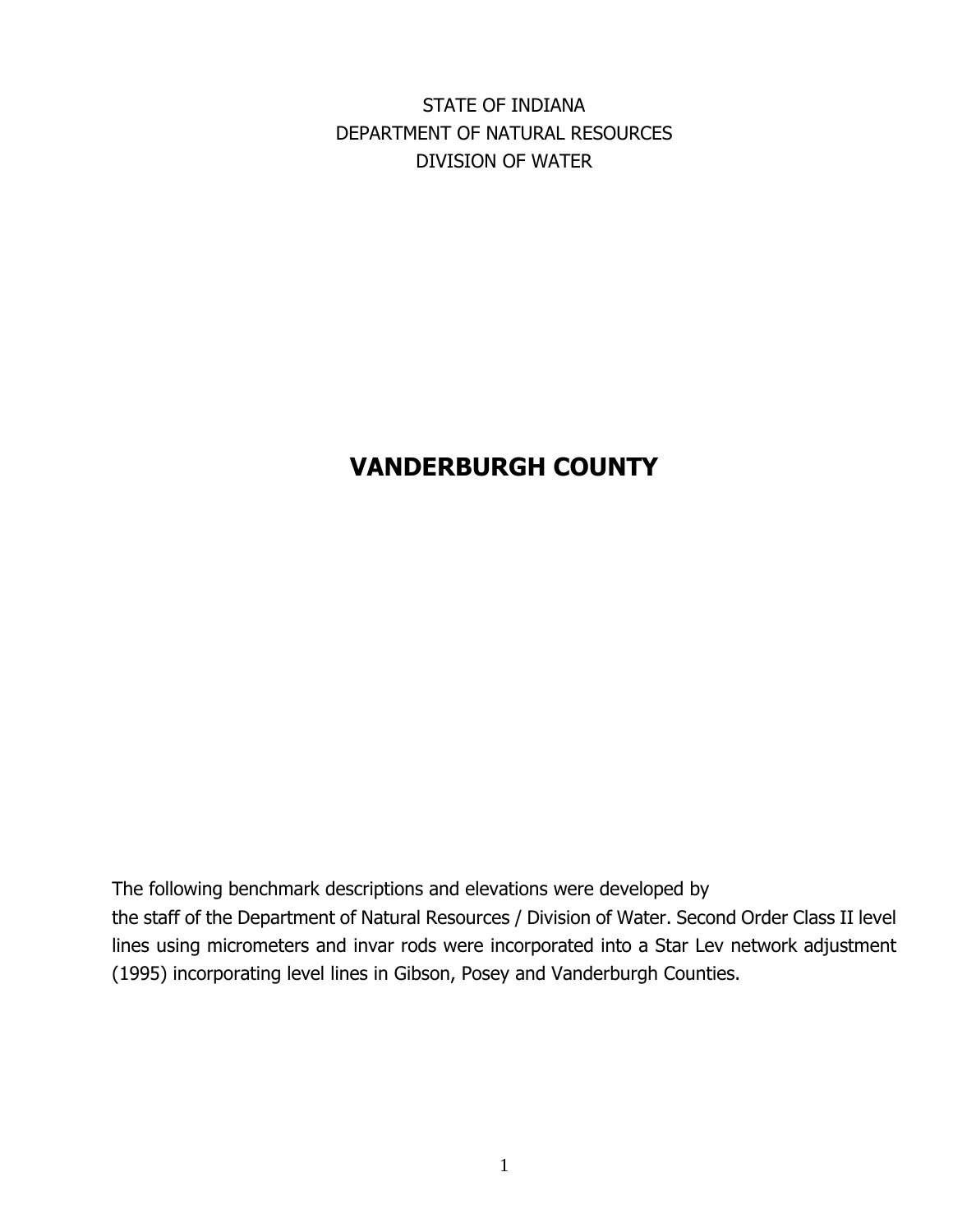#### USG & GS WASSMER 1961

In Vanderburgh County, Cynthiana Quad., in the NW 1/4 of Sec. 19, T. 4 S., R. 11 W., 2nd PM; approximately 1.25 miles southeast of Cynthiana; approximately 0.1 mile southeast along State Road 65 from the "T" road intersection of State Road 65 and the Vanderburgh - Posey County Line Road, on the northeast side of the road; set in the top of a concrete post, 103.89 feet southwest of reference mark No. 2, 82.97 feet north of reference mark No. 1, 58.7 feet northeast of the centerline of State Road 65, level with the ground; a U.S. Coast and Geodetic Survev triangulation station tablet, stamped "WASSMER 1961". 151.124 meters NGVD 1929  $2<sup>nd</sup>$  Order 151.006 meters NAVD 1988

WNOJ\_M^%544E%)Q1\*%MNXN% %%%%% WNOJWXW%544E%)#1\*%MN\_\_%

## DOT BM V 325 VAND

In Vanderburgh County, Cynthiana Quad., in the NW 1/4 of Sec. 19, T. 4 S., R. 11 W., 2nd PM; approximately 1.8 miles southeast of Cynthiana; at the State Road 65 bridge over Interstate 64; set in the top of the southwest end of the west concrete quardrail of the State Road 65 bridge, 20.1 feet southwest of the centerline of State Road 65, 1.05 feet southwest of northeast face of the concrete quardrail, 0.7 foot above the ground, 0.35 foot northwest of the southeast face of the concrete guardrail; a State Highway Commission of Indiana Bench Mark tablet

| 148.348 meters NGVD 1929 | 2 <sup>nd</sup> Order | 148,230 meters NAVD 1988 |
|--------------------------|-----------------------|--------------------------|
| 486.705 feet NGVD 1929   |                       | 486.317 feet NAVD 1988   |

# DNR BM BIG 54, 1995

In Vanderburgh County, Cynthiana Quad, in the SW 1/4 of Sec. 19, T. 4 S., R. 11 W., 2nd PM; approximately 2.2 miles southeast of Cynthiana; at the Calvert's Chapel Cemetery, on the east side of State Road 65; set in the top of a concrete post, 39.8 feet east of the centerline of State Road 65, 13.2 feet south of the extended centerline of the cemetery entrance, 11.3 feet southwest of a guy wire anchor, 11.3 feet northeast of a power pole, 8.6 feet east of a witness post, 0.3 foot below the ground; a Department of Natural Resources control station tablet, stamped "BIG 54 1995".

| 156,020 meters NGVD 1929 | 2 <sup>nd</sup> Order | 155.902 meters NAVD 1988 |
|--------------------------|-----------------------|--------------------------|
| 511.876 feet NGVD 1929   |                       | 511.487 feet NAVD 1988   |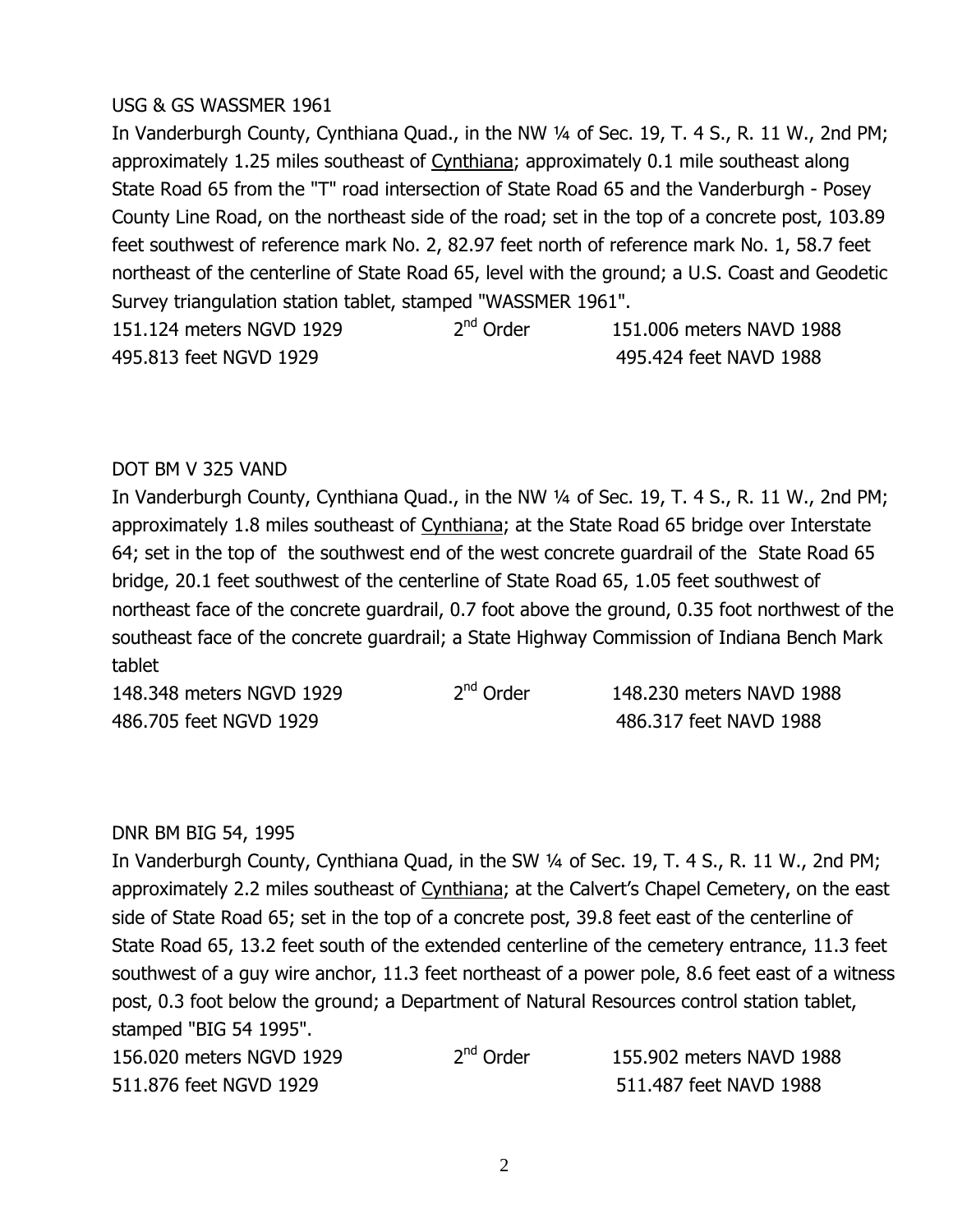#### DNR TBM Big 53, 1995

In Vanderburgh County, Cynthiana Quad., in the SW 1/4 of Sec. 29, T. 4 S., R. 11 W., 2nd PM; approximately 3.0 miles southeast of Cynthiana; At the intersection of State Road 65 and Nisbet Road, in the northeast quarter of the intersection; set in the east side of power pole #35/6/8, 67.5 feet east of the centerline of State Road 65, 25.7 feet northeast of a road marker sign post, 17.7 feet north of the centerline of Nisbet Road, 1.6 feet above the ground; a railroad spike driven through an aluminum tag, stamped "Big 53 1995". 151.907 meters NGVD 1929  $2<sup>nd</sup>$  Order  $151.788$  meters NAVD 1988 WN\_J^\_M%544E%)Q1\*%MNXN% %%%%% WN`JNN^%544E%)#1\*%MN\_\_%

#### DNR TBM VAN 4, 1995

In Vanderburgh County, Cynthiana Quad., in the SW 1/4 of Sec. 20, T. 4 S., R. 11 W., 2nd PM; approximately 2.2 miles southeast of Cynthiana; at the "T" road intersection of Scott Road and Pruitt Road; set in the west side of power pole #32901, 64.5 feet south of the extended centerline of Scott Road, 17.2 feet east of the centerline of Pruitt Road, 1.4 feet above the ground; a railroad spike driven through an aluminum tag, stamped "IDNR TBM VAN 4 1995". 130.705 meters NGVD 1929  $2<sup>nd</sup>$  Order 130.587 meters NAVD 1988 A 28.823 feet NGVD 1929 MAXWO 6428.434 feet NAVD 1988

#### USGS BM TT 2 CEM 1957

In Vanderburgh County, Cynthiana Quad., in the SE 1/4 of Sec. 29, T. 4 S., R. 11 W., 2nd PM; approximately 3.2 miles southeast of Cynthiana, at Nisbet; at the "T" road intersection of Nisbet Road and Baehl Road; set in the top of a concrete post, in a gravel parking lot, 35.0 feet east of the extended centerline of Baehl Road, 24.0 feet south of a old concrete property post, 21.0 feet east of a power pole, 17.8 feet north of the centerline of Nisbet Road, level with the ground; a U.S. Geologic Survey bench mark tablet, stamped "TT 2 CEM 1957 436". 133.023 meters NGVD 1929  $2<sup>nd</sup>$  Order  $132.904$  meters NAVD 1988 W^TJWXO%544E%)Q1\*%MNXN% %%%%% W^TJ[^T%544E%)#1\*%MN\_\_%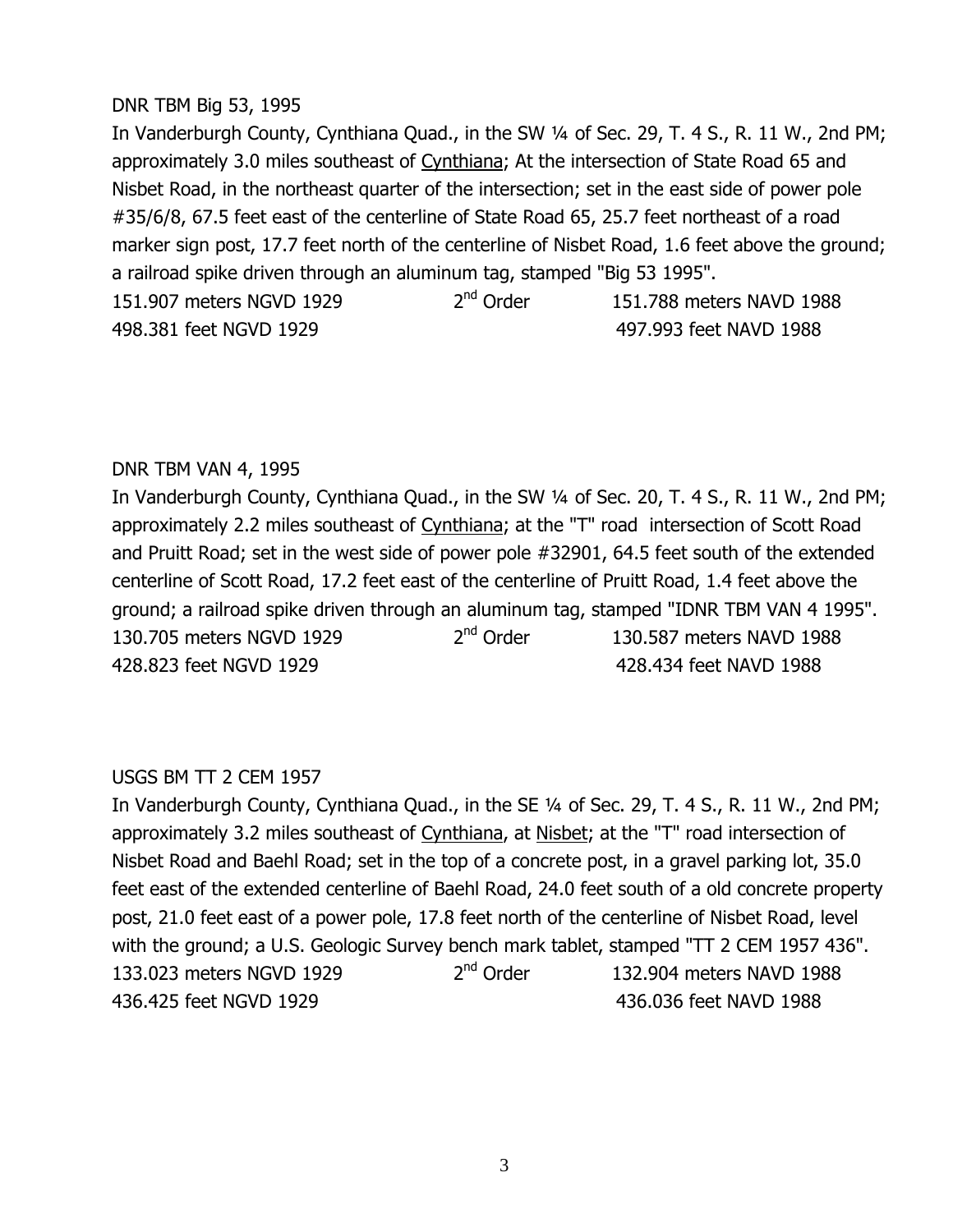#### DNR TBM BIG 57, 1995

In Vanderburgh County, Cynthiana Quad., in the SW 1/4 of Sec. 28, T. 4 S., R. 11 W., 2nd PM; approximately 3.25 miles southeast of Cynthiana; at the "T" road intersection of Nisbet Road and Bixler Road, in the northwest quadrant of the intersection; set in the south side of power pole #27662, 47.3 feet west of the centerline of Bixler Road, 32.0 feet west of a concrete right of way marker post, 20.2 feet north of the centerline of Nisbet Road, 1.3 feet above the ground; a railroad spike set below an aluminum tag that is nailed to the power pole, stamped "BIG 57 1995".

| 131.391 meters NGVD 1929 |  |
|--------------------------|--|
| 431.072 feet NGVD 1929   |  |

 $2<sup>nd</sup> Order$  131.273 meters NAVD 1988 430,683 feet NAVD 1988

#### DNR TBM BIG 56, 1995

In Vanderburgh County, Cynthiana Quad., in the NW 1/4 of Sec. 21, T. 4 S., R. 11 W., 2nd PM; approximately 2.25 miles southeast of Cynthiana at the "T" road intersection of Bixler Road and Frontage Road (just south of Interstate 64), on the north side of Frontage Road; set in the south side of a power pole, 61.3 feet north of a metal GTE telephone witness post, 23.2 feet north of the centerline of Frontage Road, 14.0 feet west of the extended centerline of Bixler Road, 1.9 feet above the ground; a railroad spike driven through an aluminum tag, stamped "Big 56 1995".

| 129.739 meters NGVD 1929 | 2 <sup>nd</sup> Order | 129.620 meters NAVD 1988 |
|--------------------------|-----------------------|--------------------------|
| 425.651 feet NGVD 1929   |                       | 425.262 feet NAVD 1988   |

#### DNR TBM VAN 1, 1995

In Vanderburgh County, Cynthiana Quad., in the SE 1/4 of Sec. 28, T. 4 S., R. 11 W., 2nd PM; approximately 4.0 miles southeast of Cynthiana; at the Nisbet Road bridge over Big Creek; set in the top of the southwest concrete bridge abutment, 15.3 feet south of the centerline of Nisbet Road, 22.4 feet east of the west end of the concrete bridge abutment, 2.9 feet northwest of the southeast corner of the southwest concrete bridge abutment, 1.4 feet south of the south face of the concrete bridge deck, 0.95 foot north of the south face of the concrete bridge abutment, 0.4 foot below the top of the concrete bridge deck; a chiseled triangle. 130.047 meters NGVD 1929  $2<sup>nd</sup>$  Order 129.929 meters NAVD 1988 WXTJTTW%544E%)Q1\*%MNXN% %%%%% WXTJX`O%544E%)#1\*%MN\_\_%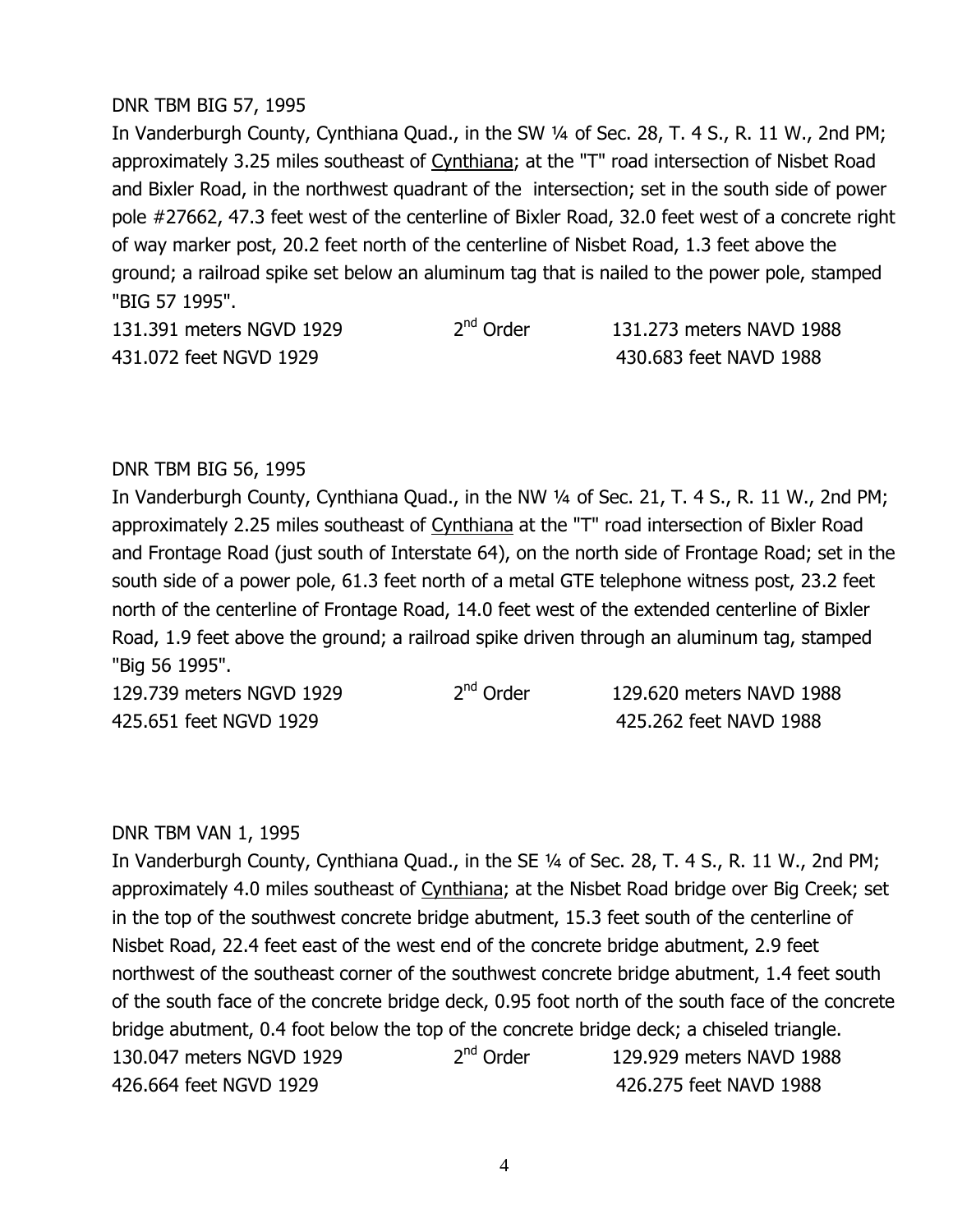## DNR TBM VAN 2, 1995

In Vanderburgh County, Cynthiana Quad., in the SW 1/4 of Sec. 21, T. 4 S., R. 11 W., 2nd PM; approximately 3.2 miles southeast of Cynthiana; at the Bixler Road wood bridge over Big Creek; set in the southwest corner of the bridge, in the south most wood quardrail support post attached to the wood bridge deck, 14.0 feet west of the centerline of the asphalt roadway, 11.1 feet north of a metal "Road Narrows" sign post, 2.2 feet below the top of the wood quardrail support post, 1.4 feet above the bottom of the wood bridge deck, 0.7 foot east of the west face of the wood quardrail support post, 0.2 foot west of the west face of the wood bridge deck and wood bridge curb; a railroad spike driven through an aluminum tag, stamped "IDNR TBM".

129.555 meters NGVD 1929  $2<sup>nd</sup>$  Order 129.436 meters NAVD 1988 425.048 feet NGVD 1929 688 688 692 6424.659 feet NAVD 1988

#### DNR TBM VAN 3, 1995

In Vanderburgh County, Cynthiana Quad., in the NW 1/4 of Sec. 20, T. 4 S., R. 11 W., 2nd PM; approximately 2.3 miles southeast of Cynthiana; at the southeast corner of the Woods Road bridge over Big Creek; set in top of the sixth "I" beam west of the east end of south aluminum quardrail of the bridge, 80.5 feet southwest of a "curve in the road" sign post, 28.2 feet west from the east end of bridge, 14.2 feet south of the centerline of Woods Road, 2.4 feet above the road surface, 0.2 foot north of the south face of the "I" beam; two filed notches. 130.263 meters NGVD 1929  $2<sup>nd</sup>$  Order  $130.144$  meters NAVD 1988 WX`J^`[%544E%)Q1\*%MNXN% %%%%% WXTJN\_M%544E%)#1\*%MN\_\_%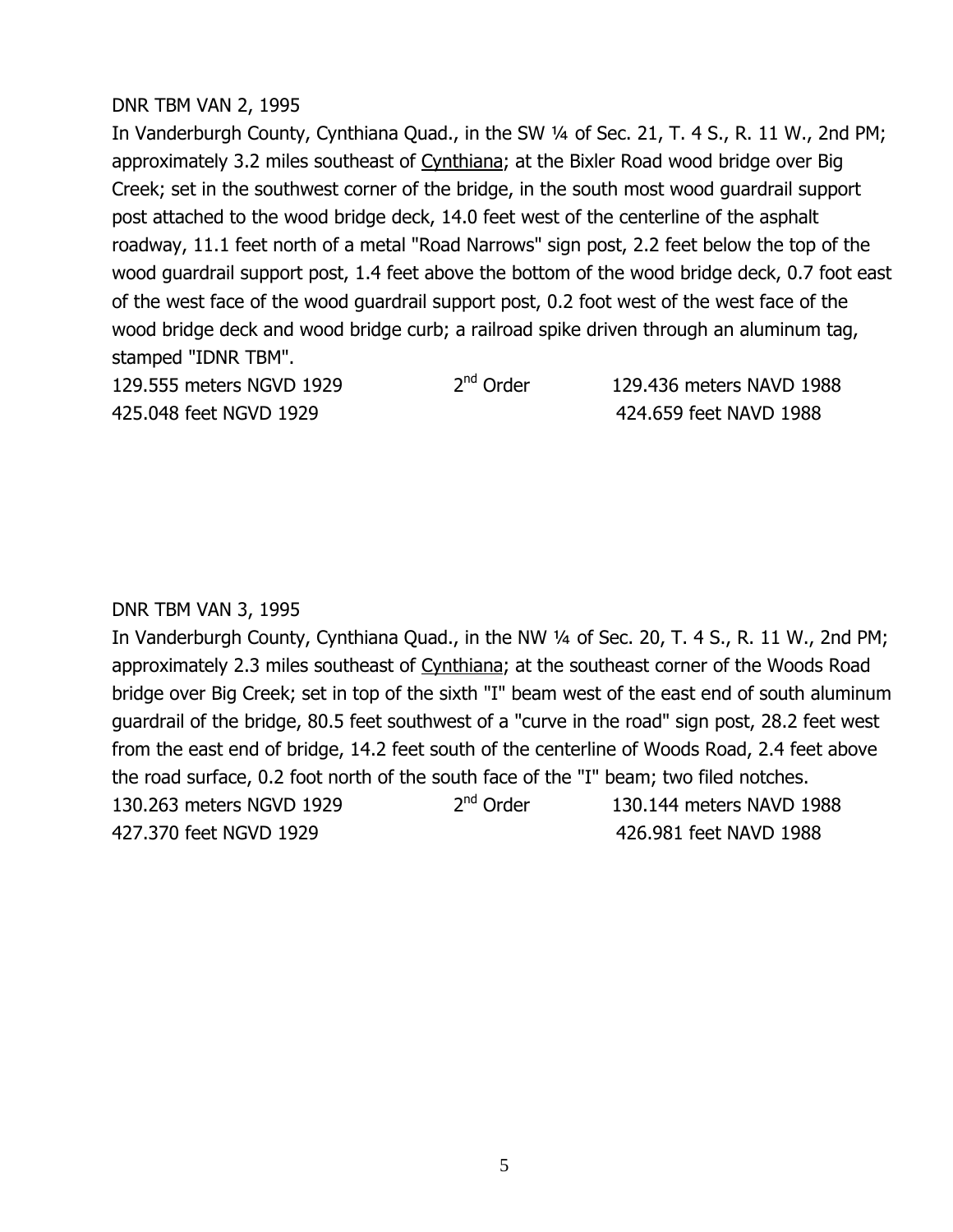## **DOT BM V 326 429.345**

In Vanderburgh County, Cynthiana Quad., in the North 1/2 of Sec. 20, T. 3 S., R. 11 W., 2nd PM; approximately 2.0 miles southeast of Cynthiana; at the I-64 bridge over Big Creek; set in the top of the northwest concrete retaining wall of the west bound bridge, 23.9 feet northwest of the centerline of the west bound lanes of I-64, 6.55 feet northwest of the southeast end of the concrete retaining wall of the bridge, 4.2 feet west of a metal fence end post, 1.45 feet southeast of the northwest end of the concrete retaining wall, 0.95 foot north of the west end of the concrete quardrail of the bridge, about 0.7 foot above the centerline of the road; a State Highway Commission of Indiana Survey Bench Mark tablet, stamped "V 326 429.345". 130.839 NGVD 1929 Meters  $2<sup>nd</sup>$  Order 130.720 NAVD 1988 Meters 429.260 NGVD 1929 Feet 2008 2009 100 2009 100 428.871 NAVD 1988 Feet

#### **DOT BM V 328**

In Vanderburgh County, Cynthiana Quad., in the NW 1/4 of Sec. 20, T. 4 S., R. 11 W., 2nd PM; approximately 2.0 miles southeast of Cynthiana; at the Interstate 64 bridge over a farm access road, the bridge is at the 18 & 47 E. mile markers (little blue sign), and the bridge is  $#18*2371$ ; set in the headwall, in the northwest corner of the west bound lanes of I 64, 24.2 feet north of the centerline of the west bound lanes, 1.0 foot east of the west edge of the bridge headwall, 0.65 foot north of the south edge of the bridge headwall, 0.5 foot south of the north edge of the bridge headwall; a State Highway Commission of Indiana Bench Mark tablet.

138.535 meters NGVD 1929  $2<sup>nd</sup>$  Order 138.417 meters NAVD 1988 WOWJOMM%544E%)Q1\*%MNXN% %%%%% WOWJMXX%544E%)#1\*%MN\_\_%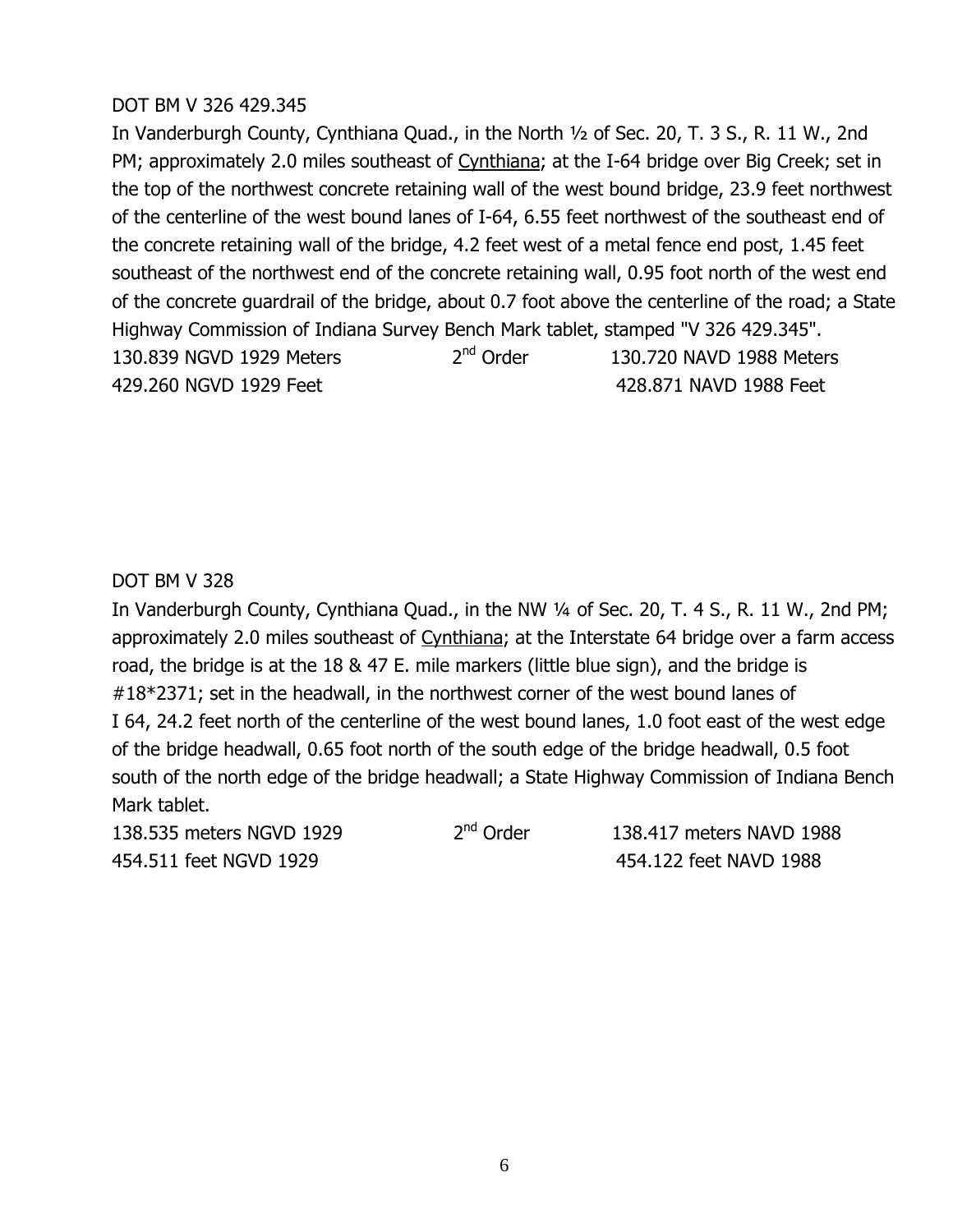## NGS BM Z 316 1965

In Vanderburgh County, Evansville South Quad., set in the NW 1/4 of section 16, T. 6 S., R. 10 W., 2<sup>nd</sup> P. M. In Evansville, Indiana. Set on the northeast corner of a railroad bridge over Diamond Ave. (S. R. 66). 46 feet north of the centerline of Diamond Ave., 23.3 feet east of the east most rail of railroad tracks, 2.9 feet northwest of concrete quardrail, 0.8 feet south of north face of concrete bridge abutment, 1.5 feet east of west face of bridge abutment, 0.5 foot above the ground, Set on top of the concrete bridge abutment, A standard USC & GS BM tablet stamped "Z 316 1965"

391.207 feet NGVD 1929 2<sup>nd</sup> Order

# IDOT BM V360 VAND

In Vanderburgh County, Evansville South Quad., set in the SW 1/4 of section 15, T. 6 S., R. 10 W., 2<sup>nd</sup> P. M. In Evansville, Indiana. Set on the northwest corner of the Oak Hill Road bridge over Pigeon Creek. 34 feet west of the centerline of Oak Hill Road median, 16.5 feet south of the north end of concrete quardrail, 0.65 feet west of the west face of concrete quardrail, 0.5 feet north of the south face of concrete wingwall, 0.1 foot below the road surface, set on top of the northwest concrete wingwall. A SHCI BM tablet stamped "V360 VAND"

389.032 feet NGVD 1929  $3^{\text{rd}}$  Order

# IDOT BM V 696 82

In Vanderburgh County, Evansville South Quad., set in the SW 1/4 of section 14, T. 6 S., R. 10 W., 2<sup>nd</sup> P. M. In Evansville, Indiana. Set on the northwest corner of the Morgan Ave. (S. R. 62) bridge over Harper Ditch tributary of Pigeon Creek. Set on top of the concrete curb. An IDOH BM tablet stamped "V 696 82" 378,967 feet NGVD 1929 3rd Order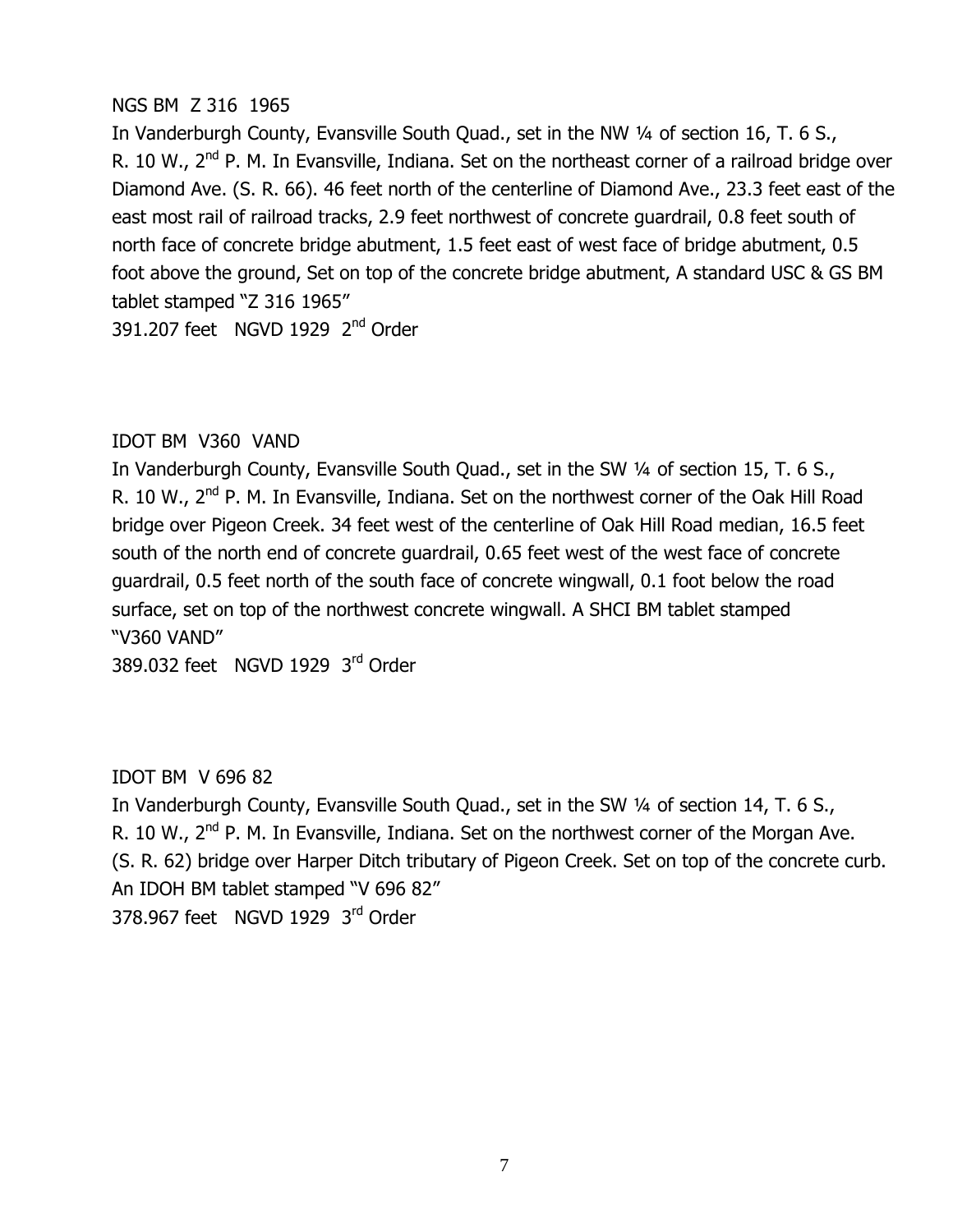## IDNR TBM PIG 25 1995

In Vanderburgh County, Evansville North Quad., set in the NW 1/4 of section 14, T. 6 S., R. 10 W., 2<sup>nd</sup> P. M. In Evansville, Indiana. Set in the NE 1/4 of the intersection of Stockwell Road and Negley Road. Set in the west side of a power pole. 31 feet east of the centerline of Stockwell Road, 22 feet north of the extended centerline of Negley Road, 17.3 feet south of a 10 inch Locust Tree, 5.8 feet east of the west edge of the sidewalk, 5.6 feet northeast of top of flange bolt for fire hydrant, about 0.4 foot above the ground. A railroad spike through an aluminum tag stamped "IDNR TBM PIG 25 1995" 385.914 feet NGVD 1929  $3^{\text{rd}}$  Order

#### IDNR TBM PIG 24 1995

In Vanderburgh County, Evansville North Quad., set in the SE 1/4 of section 11, T. 6 S., R. 10 W., 2<sup>nd</sup> P. M. In Evansville, Indiana. Set in the NE 1/4 of the intersection of Stockwell Road and Deer Trail Road. Set in the south side of a power pole. 138 feet east of the centerline of Stockwell Road, 103.5 feet north of the centerline of Deer Trail Road, 0.9 feet east of the west fence line, 0.9 feet south of the north fence line, about 0.4 foot above the ground. A railroad spike through an aluminum tag stamped "IDNR TBM PIG 24 1995" 385.218 feet NGVD 1929  $3^{\text{rd}}$  Order

# IDNR TBM PIG 23 1995

In Vanderburgh County, Daylight Quad., set in the SE 1/4 of section 11, T. 6 S., R. 10 W., 2<sup>nd</sup> P. M. In Evansville, Indiana. Set in the NW 1/4 of the intersection of Spring Valley Road and North Green River Road. Set in the northwest traffic light brace post. 37 feet north of the centerline of Spring Valley Road, 44.9 feet east of "AMERICAN WHOLE SELLERS INC." sign post, 0.7 foot west of the east face of round concrete foundation, 0.6 feet north of the south face of round concrete foundation. The top of the southeast most brace bolt for traffic light brace post.

385,260 feet NGVD 1929  $3^{\text{rd}}$  Order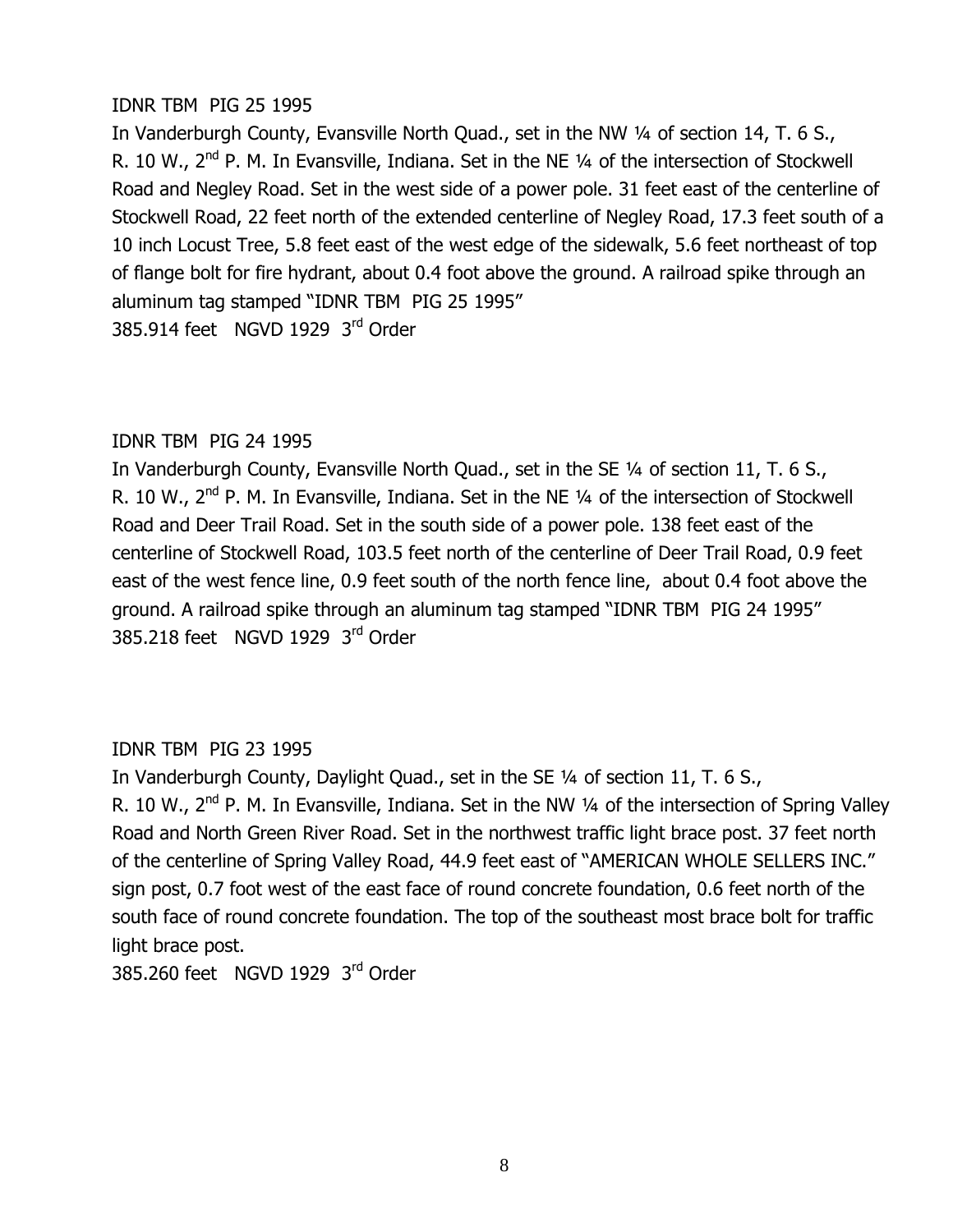#### IDNR TBM PIG 20 1995

In Vanderburgh County, Daylight Quad., set in the NW 1/4 of section 12, T. 6 S., R. 10 W., 2<sup>nd</sup> P. M. Northeast of Evansville, Indiana. From the intersection of North Green River Road and Hirsch Road; thence south along North Green River Road about 0.5 miles to a road (name unknown) leading west over Pigeon Creek. Set in the NE 1/4 of the intersection of North Green River Road and road leading west. Set in the west side of power pole  $# 94 35$ 3901. 144 feet north of the extended centerline of road west, 78 feet east of the centerline of North Green River Road, 66.5 feet southeast of "DEER CROSSING" sign post, 49 feet south of northwest most fence post, 80.5 feet northwest of the southwest fence corner post, about 0.5 foot above the ground. A railroad spike through an aluminum tag stamped "IDNR TBM PIG" 20 1995"

378,097 feet NGVD 1929  $3^{\text{rd}}$  Order

#### IDNR TBM PIG 19 1995

In Vanderburgh County, Daylight Quad., set in the NW 1/4 of section 12, T. 6 S., R. 10 W.,  $2<sup>nd</sup>$  P. M. Northeast of Evansville, Indiana. Set in the SE  $\frac{1}{4}$  of the intersection of North Green River Road and Hirsch Road. Set in the north side of a power pole, 37 feet east of the centerline of North Green River road, 53 feet south of the centerline of Hirsch Road, 66.8 feet southwest of a Gas Pipeline post, 32.4 feet north of west (small) power pole, about 0.9 foot above the ground. An upside down boat spike through an aluminum tag stamped "IDNR" TBM PIG 19 1995" nailed to the power pole 376.666 feet NGVD 1929  $3^{\text{rd}}$  Order

#### IDNR TBM PIG 22 1995

In Vanderburgh County, Daylight Quad., set in the SW 1/4 of section 1, T. 6 S.,

R. 10 W., 2<sup>nd</sup> P. M. Northeast of Evansville, Indiana. Set at the southeast corner of the North Green River Road bridge over Pigeon Creek. 15 feet east of the centerline of North Green River Road, 2.5 feet north of the south face of the east concrete quard rail, 0.8 foot east of the west face of curb, about 0.7 foot above the road, set on top of the concrete curb for quardrail. A chiseled Triangle.

383.561 feet NGVD 1929  $3^{\text{rd}}$  Order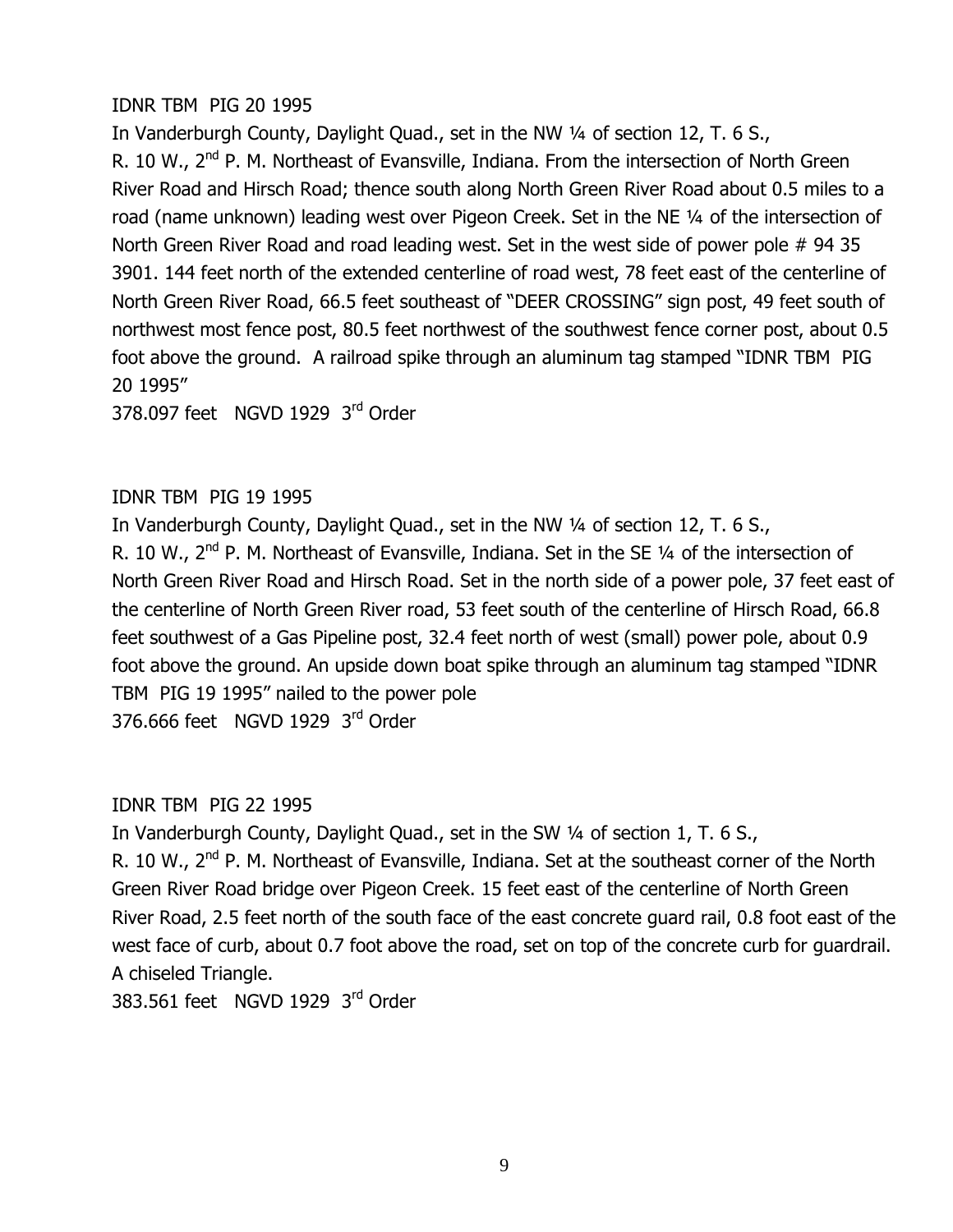#### IDNR TBM PIG 21 1995

In Vanderburgh County, Daylight Quad., set in the SE 1/4 of section 1, T. 6 S., R. 10 W., 2<sup>nd</sup> P. M. Northeast of Evansville, Indiana. Set in the NW 1/4 of the intersection of Burkhardt Road and Hirsch Road. Set in the northwest concrete abutment of the Hirsch Road bridge over Crawford Brandeis Ditch, 13 feet north of the centerline of Hirsch Road, 0.7 foot south of the north most face of abutment, 3.0 feet east of the most northwesterly quardrail post, 9.2 feet west of the westerly expansion joint, about level with the road. A chiseled triangle.

379.078 feet NGVD 1929  $3^{\text{rd}}$  Order

## IDNR TBM PIG 17 1995

In Vanderburgh County, Daylight Quad., set in the SE 1/4 of section 1, T. 6 S., R. 10 W., 2<sup>nd</sup> P. M. Northeast of Evansville, Indiana and about 5.5 miles southwest of Chandler, Indiana. Set at the intersection of Burkhardt Road and Olmstead Road; Set in a power pole on the extended centerline of Olmstead Road. 52.5 feet southwest of most westerly guardrail post, 14 feet west of the centerline of Burkhardt Road, 10.2 feet south of road sign post, 3.0 feet west of "5700 POWELL" mailbox post, about 0.5 foot above the ground. A railroad spike through an aluminum tag stamped "IDNR TBM PIG 17 1995" 384,496 feet NGVD 1929  $3<sup>rd</sup>$  Order

#### IDNR TBM PIG 18 1995

In Vanderburgh County, Daylight Quad., set in the NE 1/4 of section 1, T. 6 S., R. 10 W., 2<sup>nd</sup> P. M. Northeast of Evansville, Indiana. From the intersection of Burkhardt Road and Olmstead Road; thence about 0.3 mile north along Burkhart Road Set in a power pole # 65 517 with a transformer, set on the east side of the extended centerline of Burkhardt Road, 63.7 feet southwest of fence corner post, 60.6 feet southeast of small power pole, 19.0 feet west of a fence line,0.6 foot southeast of telephone cable riser box, A railroad spike through an aluminum tag stamped "IDNR TBM PIG 18 1995" 381.736 feet NGVD 1929  $3<sup>rd</sup>$  Order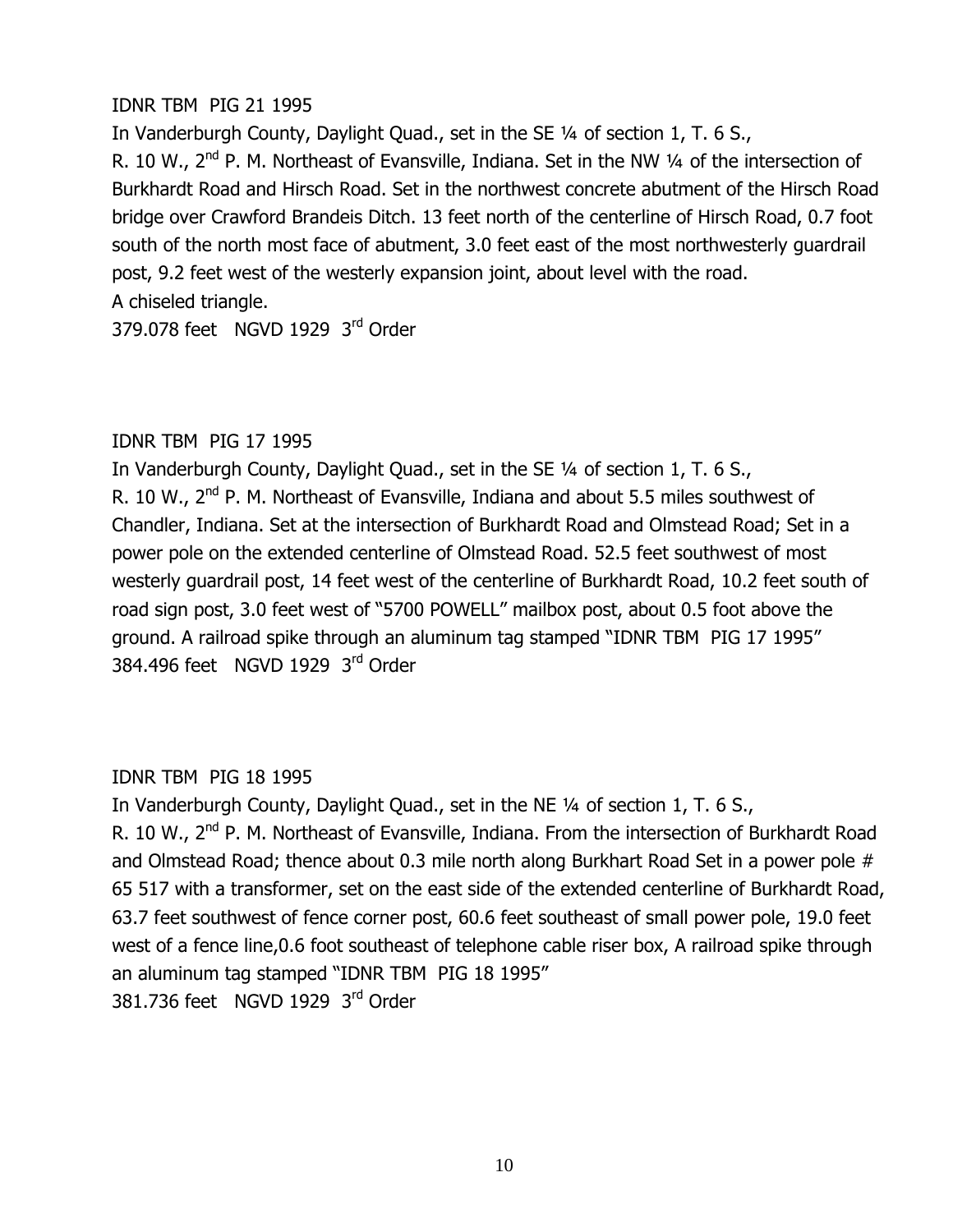## IDNR TBM PIG 117 1995

In Vanderburgh County, Daylight Quad., set in the SW 1/4 of section 6, T. 6 S., R. 9 W.,  $2^{nd}$  P. M. Northeast of Evansville, Indiana and about 5.5 miles southwest of Chandler, Indiana. Set in the north side of power pole  $# 85,781$ , About  $\pm 295$  feet east along Olmstead Road from the curve intersection of Burkhardt Road and Olmstead Road. 18.4 feet south of the centerline of Olmstead Road, 129.6 feet west of the centerline of south bound lanes for the overpass of interstate 164, 36.7 feet south of (CURVE) sign post, about 1.7 feet above the ground. A railroad spike through an aluminum tag stamped "IDNR TBM PIG 117 1995" 385.136 feet NGVD 1929  $3^{\text{rd}}$  Order

## IDNR TBM PIG 15 1995

In Vanderburgh County, Daylight Quad., set in the NE 1/4 of section 6, T. 6 S., R. 9 W.,  $2^{nd}$  P. M. About 4.5 miles west of Chandler, Indiana. Set in the NE  $\frac{1}{4}$  of the intersection of Olmstead Road and Lost Bend Lane. Set on the west side of a power pole. 15 feet east of the centerline of Lost Bend Road, 43 feet north of the centerline of Olmstead Road, 41 feet northwest of most northwesterly GAS PIPE LINE post, 92 feet south of fence corner post, about 0.4 foot above the ground. A railroad spike through an aluminum tag stamped "IDNR TBM PIG 15 1995" 383,386 feet NGVD 1929  $3^{\text{rd}}$  Order

# IDNR TBM PIG 16 1995

In Vanderburgh County, Daylight Quad., set in the NE 1/4 of section 6, T. 6 S., R. 9 W.,  $2^{nd}$  P. M. About 4.5 miles west of Chandler, Indiana. From the intersection of Olmstead Road and Lost Bend Lane; thence about 0.15 miles north along Lost Bend Road, Set at the north end of Lost Bend Lane near AMOCO PIPE LINE PIGEON CREEK STATION. Set on the west side of a power pole  $#$  5901., 9 feet east of the centerline of Lost Bend Lane, 2.3 feet south of a telephone riser box, 18.5 feet east of AMOCO 5854 mailbox post, 60.6 feet northeast of south yellow post at driveway, about 0.8 foot above the ground. A railroad spike through an aluminum tag stamped "IDNR TBM PIG 16 1995" 384.169 feet NGVD 1929  $3<sup>rd</sup>$  Order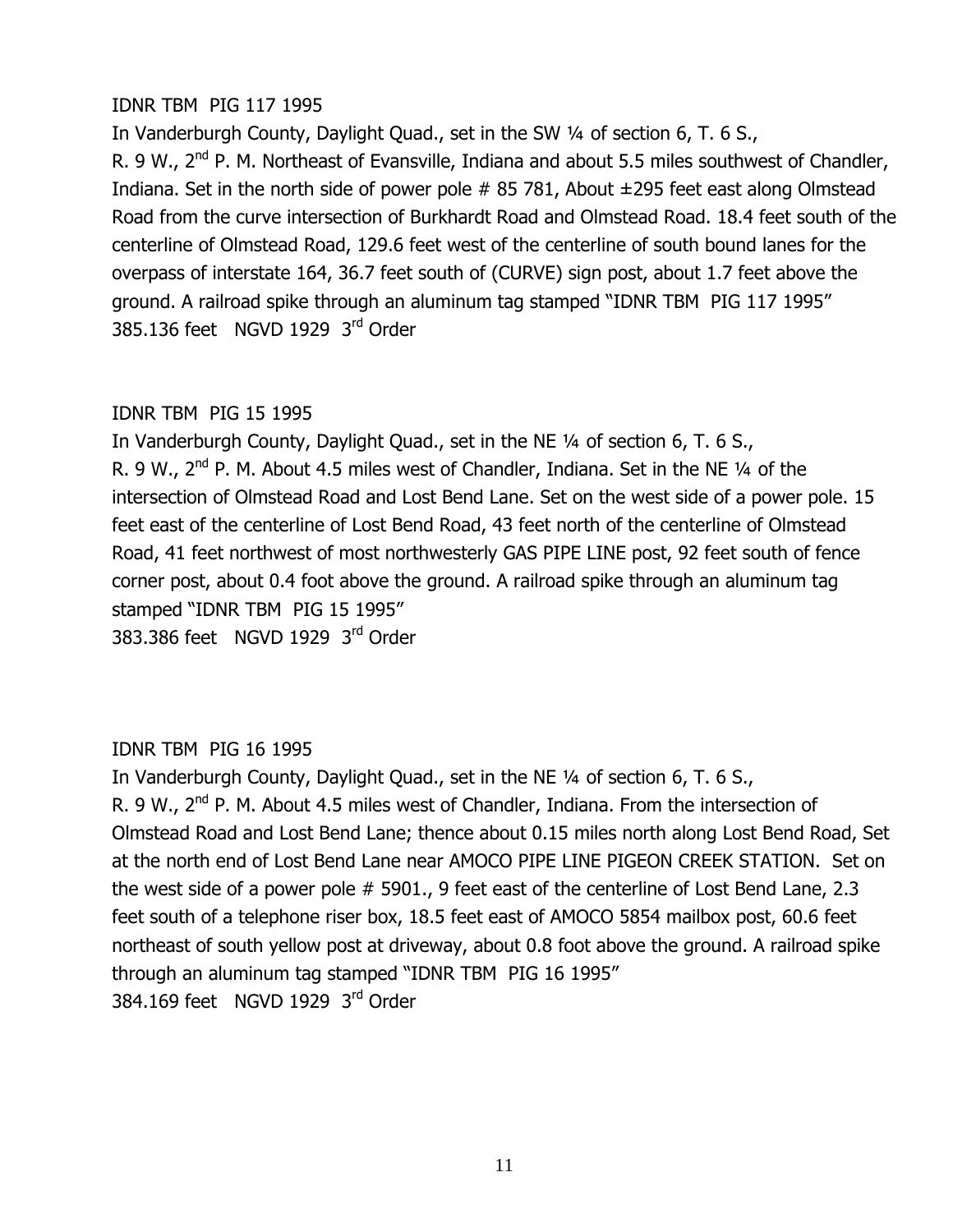#### IDOT BM VD 3 VAND

In Vanderburgh County, Evansville North Quad., set in the NW 1/4 of section 16, T. 6 S., R. 10 W., 2<sup>nd</sup> P. M. Set on the north side of Evansville, Indiana. Set on top of the southwest concrete bridge abutment of the north bound S. R. 41 bridge over Pigeon Creek. 19 feet west of the centerline of S. R. 41, 0.8 feet west of the concrete quardrail, 1.1 feet south of the north face of concrete bridge abutment, about level with the road surface. A SHCOI BM tablet stamped "VD 3 VAND"

388,685 feet NGVD 1929  $3^{\text{rd}}$  Order

#### IDNR TBM PIG 26 1997

In Vanderburgh County, Evansville North Quad., set in the SE 1/4 of section 8, T. 6 S., R. 10 W., 2<sup>nd</sup> P. M. Set on the north side of Evansville, Indiana. Set in the northwest 1/4 of the intersection of Cardinal Drive and Idle Wild Drive. Set in the south side of power pole  $# D$ 1080., 20.4 feet west of the centerline of Cardinal Drive, 31 feet north of the centerline of Idle Wild Drive, 10.1 feet north of Cardinal Drive and Idle Wild Drive sign post, 56.7 feet southeast of the southeast of house  $#$  975, about 1.2 feet above the ground. A railroad spike through an aluminum tag stamped "IDNR TBM PIG 26 1995" 388,087 feet NGVD 1929  $3^{\text{rd}}$  Order

#### IDNR TBM PIG 27 1997

In Vanderburgh County, Evansville North Quad., set in the SE 1/4 of section 8, T. 6 S., R. 10 W.,  $2<sup>nd</sup>$  P. M. Set on the north side of Evansville, Indiana. Set in the southeast  $\frac{1}{4}$  of the intersection of Cardinal Drive and Stringtown Road. 20.4 feet east of the centerline of Stringtown Road, 49.8 feet south of the centerline Cardinal Drive, 77.5 feet southeast of power pole # Y51-246 with three transformers, 66.9 feet northwest of "UNION 76" sign post, 7.2 feet west of east concrete floodwall, 5.1 feet east of edge of curb, 0.5 foot above the surface of the road. Set in the concrete foundation of a floodwall. A Chiseled "Y" 383.192 feet NGVD 1929  $3<sup>rd</sup>$  Order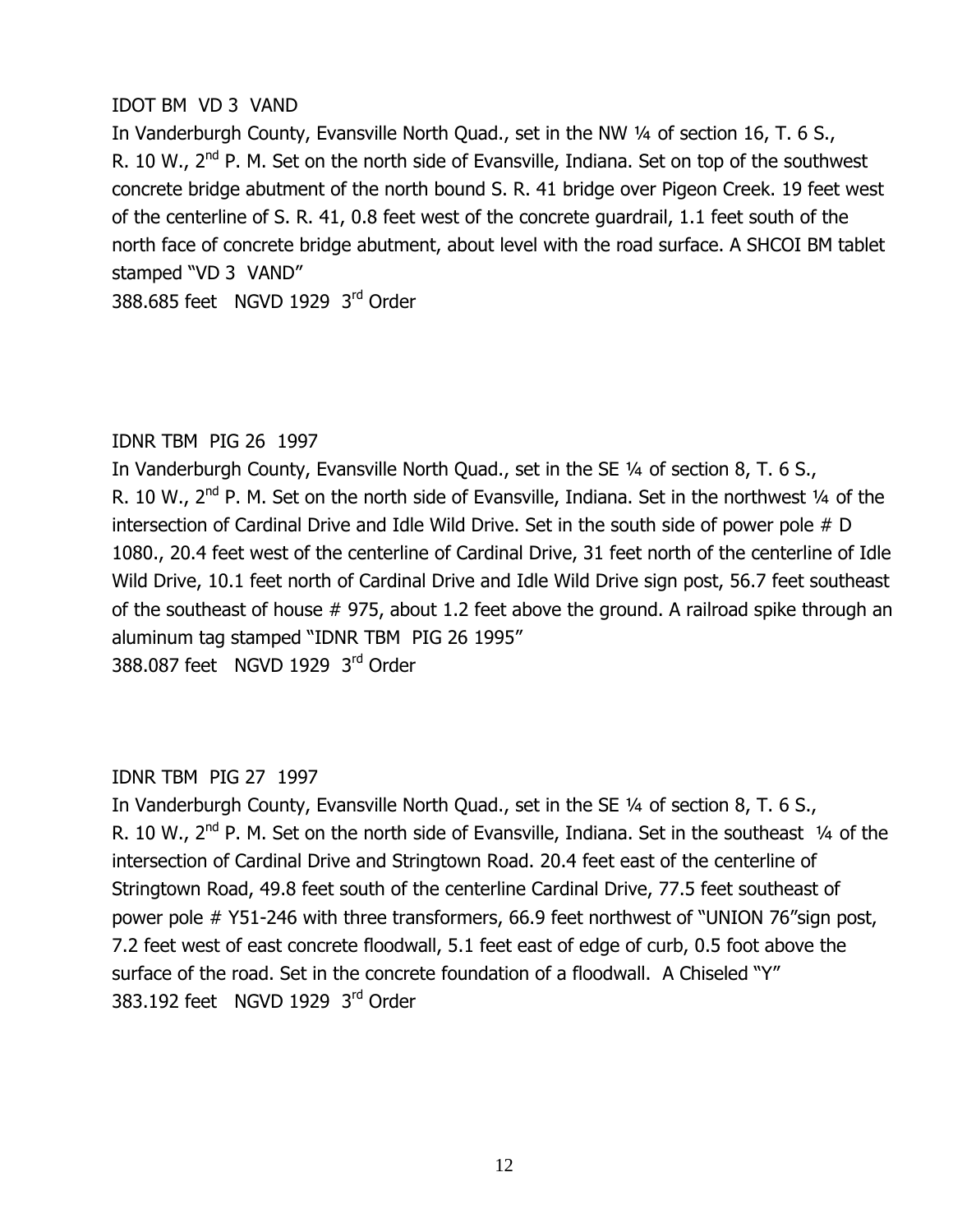#### $IOOT$  BM  $V250$  VAN 386.48

In Vanderburgh County, Evansville South Quad., set in the NE 1/4 of section 18, T. 6 S., R. 10 W., 2<sup>nd</sup> P. M. Set on the north side of Evansville, Indiana. Set on the northwest corner of the west bound S. R. 66 bridge over Pigeon Creek. 18.8 feet north of the centerline of west bound S. R. 66, 7.0 feet southeast of a steel light pole, 0.7 foot southwest of the southwest corner of concrete quardrail, 0.5 foot north of the steel quardrail, about 0.6 foot above the road surface, Set in the concrete curb. A SHCOI BM tablet stamped "V250 VAN 386.48" 385.493 feet NGVD 1929  $3^{\text{rd}}$  Order

## IDNR BM VAN 11 1995

In Vanderburgh County, Evansville South Quad., set in the SW 1/4 of section 18, T. 6 S., R. 10 W., 2<sup>nd</sup> P. M. Set on the north side of Evansville, Indiana. Set near the southwest corner of the First Ave. bridge over Pigeon Creek. Set in the NW 1/4 of the intersection of First Ave. and Uhlhorn Street. Set in the concrete base of a floodwall. 43.1 feet west of the centerline of First Ave., 37.0 feet north of the centerline of Uhlhorn Street, 1.45 feet east of concrete floodwall, 3.7 feet south of the north face of concrete base of floodwall, 0.7 foot north of south face of concrete base of floodwall, about 0.7 foot above the ground. A standard IDNR BM tablet stamped "VAN 11 1995"

380.596 feet NGVD 1929  $3<sup>rd</sup>$  Order

# IDNR TBM PIG 28 1997

In Vanderburgh County, Evansville North Quad., set in the NE 1/4 of section 13, T. 6 S., R. 10 W., 2<sup>nd</sup> P. M. Set on the north side of Evansville, Indiana. Set in the southwest concrete bridge abutment of the Fifth Ave. bridge over Pigeon Creek. 21.5 feet west of the centerline of Fifth Ave., 0.7 foot west of the concrete guardrail, 2.4 feet south of the north face of concrete bridge abutment, 0.7 feet east of the west face of abutment, A "CITY OF EVANSVILLE" Cap. 379.638 feet NGVD 1929  $3^{\text{rd}}$  Order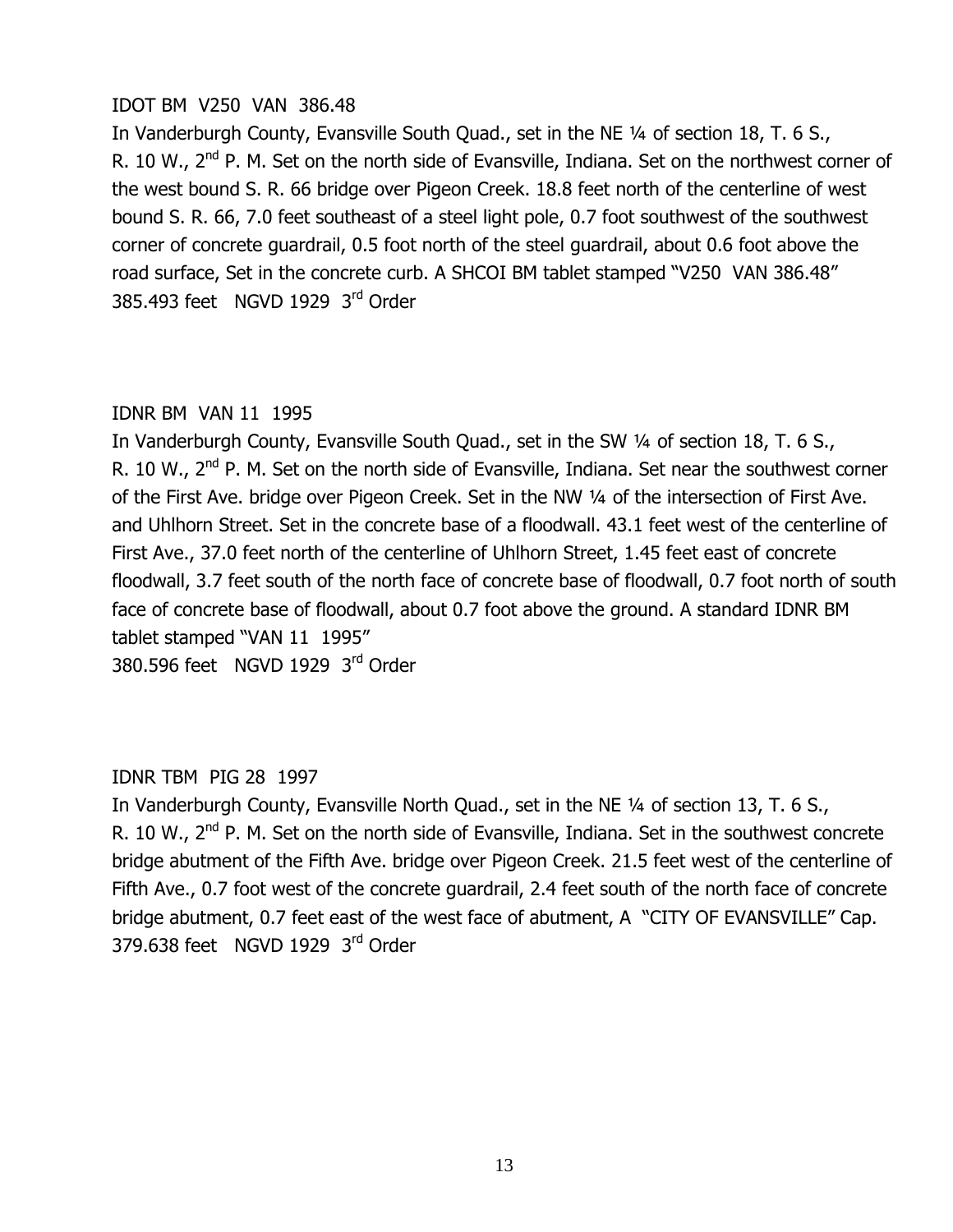## IDNR TBM PIG 29 1997

In Vanderburgh County, Evansville South Quad., set in the SE 1/4 of section 24, T. 6 S., R. 11 W.,  $2<sup>nd</sup>$  P. M. Set on the north side of Evansville, Indiana. Set near the southeast corner of the Maryland Street bridge over Pigeon Creek. Set in the concrete base of a floodwall. 54.5 feet east of a power pole, 29.3 feet south of the centerline of Maryland Street, 18.3 feet west of a fire hydrant, 1.7 feet north of the concrete floodwall, about 0.7 foot above the road. A chiseled Triangle.

381,356 feet NGVD 1929 3rd Order

#### IDNR BM VAN 10 1995

In Vanderburgh County, Evansville South Quad., set in the SW 1/4 of section 17, T. 6 S., R. 10 W., 2<sup>nd</sup> P. M. Set in Evansville, Indiana. Set near the southeast corner of the S. R. 66 (Diamond Ave.) bridge over Pigeon Creek. Set at the Diamond Ave Pumping Station building in Garvin Park. Set in the southwest corner of a concrete pad on west side of Pumping Station building. 228 feet south of the south metal guardrail of Diamond Ave. 0.6 feet east of the west face of concrete pad, 0.7 feet north of the south face of concrete pad. A standard IDNR BM tablet stamped "VAN 10 1995"

387.532 feet NGVD 1929  $3<sup>rd</sup>$  Order

# IDNR TBM VAN 14 1995

In Vanderburgh County, Evansville South Quad., set in the SE 1/4 of section 18, T. 6 S., R. 10 W., 2<sup>nd</sup> P. M. Set in Evansville, Indiana. Set in the northeast 1/4 of the intersection of Morgan Ave. and Read Street near the Weyerhaeuser Resource Recovery Plant. Set in the west side of a large power pole  $#$  Y51/199 with light. 40 feet north of the centerline of Morgan Ave., 23.5 feet east of the centerline of Read Street, 13 feet north of the north rail of the railroad tracks, about 1.1 feet above the ground. A railroad spike through an aluminum tag stamped "VAN 14 1995"

387.628 feet NGVD 1929  $3^{\text{rd}}$  Order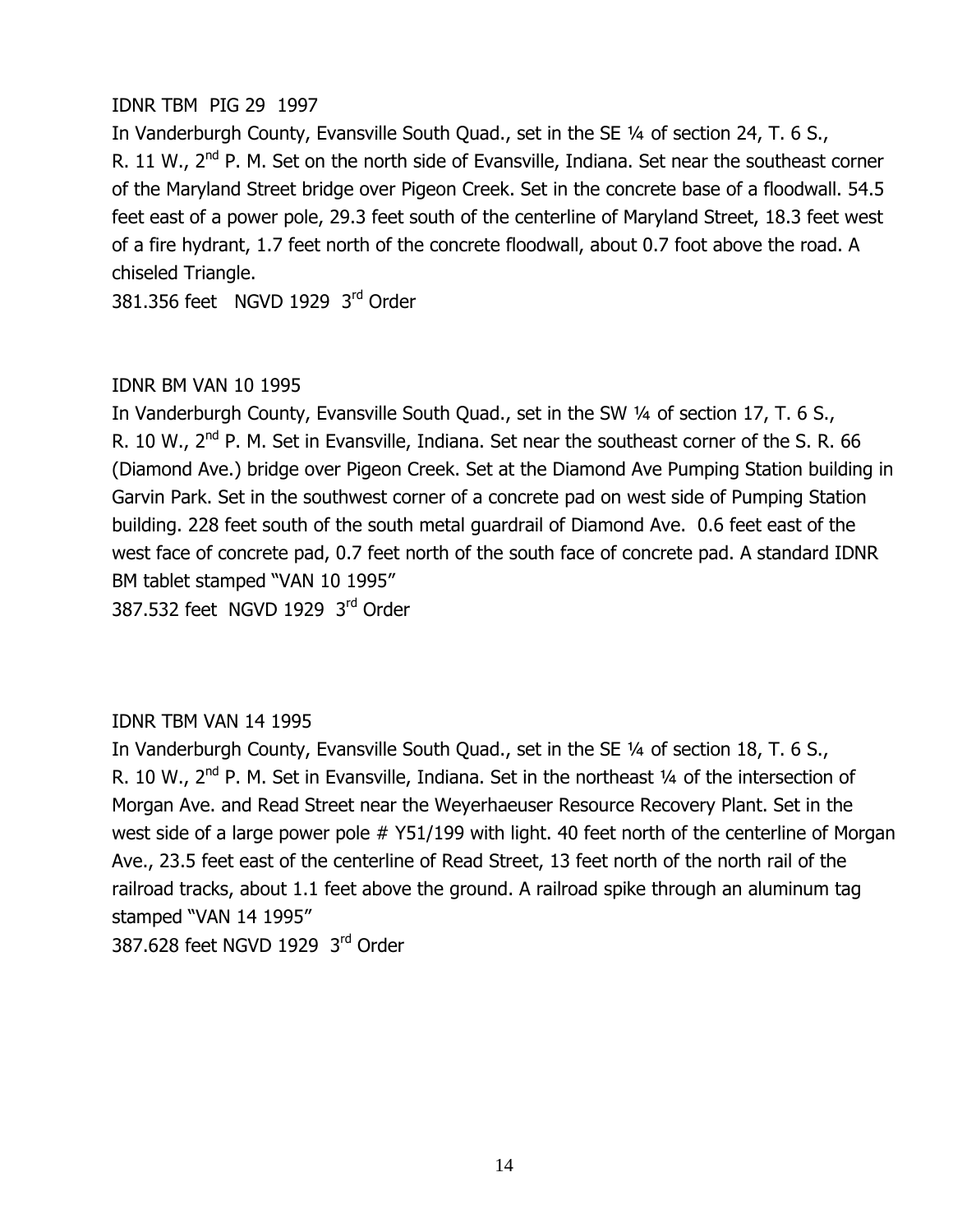#### NGS BM X 316 1965

In Vanderburgh County, Evansville South Quad., set in the NW 1/4 of section 30, T. 6 S., R. 10 W., 2<sup>nd</sup> P. M. Set in Evansville, Indiana. Set at the intersection of Sycamore Street and Riverside Drive. Set in the top of the north corner of a concrete platform supporting three large valves. 75 feet northwest of the extended centerline of Sycamore Street, 41.5 feet southwest of the centerline of southeast bound lane of Riverside Drive, 3.3 feet south of the north face of concrete platform, 0.4 foot east of the west face of platform, about 2.7 feet above the ground. A standard USC & GS BM tablet stamped "X 316 1965"

|  | 117,696 meters NGVD 1929 | $2nd$ Order |  | 386.141 feet NGVD 1929 |
|--|--------------------------|-------------|--|------------------------|
|  | 117,604 meters NAVD 1988 | $2nd$ Order |  | 385.839 feet NAVD 1988 |

#### IDNR BM VAN 12 1995

In Vanderburgh County, Evansville South Quad., set in the NW 1/4 of section 31, T. 6 S., R. 10 W., 2<sup>nd</sup> P. M. Set in Evansville, Indiana. Set at the S 20 gaging station located on top of Levee in Sunset Park. Set in the southeast corner of concrete pad. About  $\pm$  0.15 mile northerly of the intersection of Adams Ave and Water Works Road (Shawnee Drive) along an access road in Sunset Park. 245 feet west of the southwest corner of fence around a tennis court, 128 feet southeast of the southeast corner of K4 Pumping Station building, 8.3 feet south of the centerline of concrete sidewalk on levee, 5.3 feet south of southeast head bolt on black post, 0.3 foot west of the east face of the concrete pad, 0.4 feet north of the south face of the concrete pad. A standard IDNR BM tablet stamped "VAN 12 1995"

|  | 117.343 meters NGVD 1929 | 2 <sup>nd</sup> Order |  | 384.983 feet NGVD 1929 |
|--|--------------------------|-----------------------|--|------------------------|
|  | 117.251 meters NAVD 1988 | 2 <sup>nd</sup> Order |  | 384,680 feet NAVD 1988 |

#### IDNR BM VAN 13 1995

In Vanderburgh County, Evansville South Quad., set in the SW 1/4 of section 31, T. 6 S., R. 10 W., 2<sup>nd</sup> P. M. Set in Evansville, Indiana. Set at the Water Works Road (Shawnee Drive) bridge over Eagle Creek. Set in the concrete base of steps leading to levee locks on the west side of the road, 93 feet west of the centerline of Water Works Road, 37 feet north of the centerline of entrance to Inland Marina, 16.5 feet northeast of wooden gage, 1.5 feet north of the south face of concrete pad, 1.6 feet east of the west face of concrete pad. A standard IDNR BM tablet stamped "VAN 13 1995"

| 110.736 meters NGVD 1929 | 2 <sup>nd</sup> Order | 363.306 feet NGVD 1929 |
|--------------------------|-----------------------|------------------------|
| 110.644 meters NAVD 1988 | $2nd$ Order           | 363,006 feet NAVD 198  |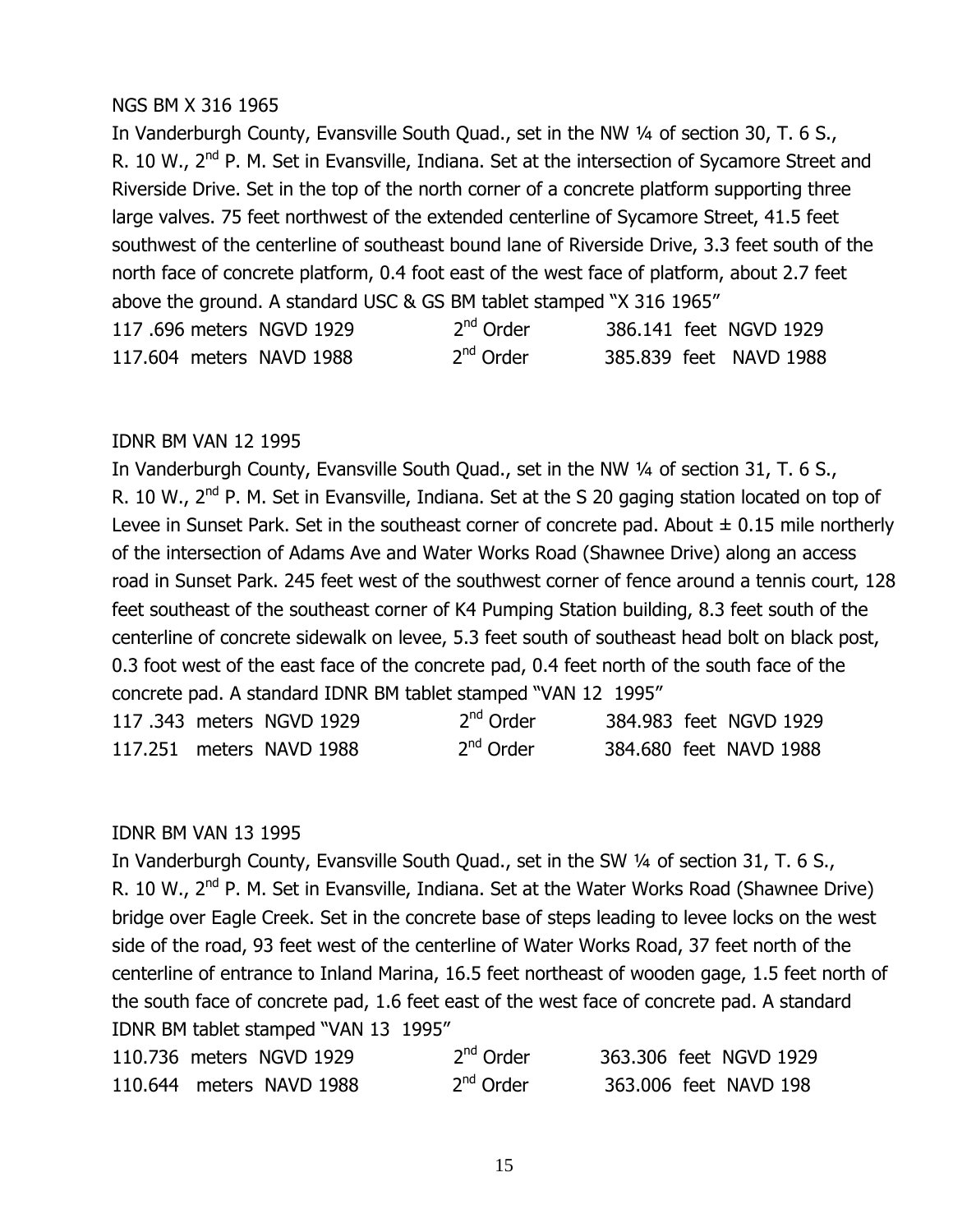## IDNR TBM HWLP 1-10981

In Vanderburgh County, Evansville North Quad., set in the SE 1/4 of section 8, T. 5 S., R. 10 W.,  $2<sup>nd</sup>$  P. M. About 0.8 mile north of Hillsdale. Set near the northeast corner of the Booneville New Harmony Road CMP bridge over a tributary to Little Pigeon Creek. Set in the southwest side of a 24" Catalpa Tree. 102 feet east of the centerline of the CMP, 17.5 feet north of the centerline of Booneville New Harmony Road, 0.6 foot above the ground. A railroad spike through an aluminum tag stamped "HWLP 1-10981" 425.429 feet NGVD 1929  $3<sup>rd</sup>$  Order

## IDNR TBM HWLP 2-10981

In Vanderburgh County, Evansville North Quad., set in the NW 1/4 of section 17, T. 5 S., R. 10 W., 2<sup>nd</sup> P. M. About 0.5 mile northerly of Hillsdale. From the intersection of Booneville New Harmony Road and Old State Road; thence southwest along Old State road about 0.25 mile to a State Highway R/W Monument. 24.1 feet west of the centerline of Old State Road, 72.9 feet North of a power pole, 27.3 feet east of another R/W Monument, 11.5 feet south of the south edge of a driveway, 7.5 feet west of mailbox  $#$  2310 Old State Road. The top of the Sate Highway R/W Monument.

454,305 feet NGVD 1929  $3<sup>rd</sup>$  Order

# IDNR TBM HWLP 3-10981

In Vanderburgh County, Evansville North Quad., set in the NW 1/4 of section 17, T. 5 S., R. 10 W., 2<sup>nd</sup> P. M. About 0.25 mile northwest of Hillsdale. Set at the intersection of S. R. 41 and Old State Road. Set in the east side of a wooden power pole. 49.5 feet east of the east edge of pavement of U.S. 41, 57.5 feet west of the centerline of Old State Road, 95.8 feet north of the centerline of Old State Road, about 0,7 foot above the ground. A railroad spike through an aluminum tag stamped "HWLP 3-10981" 421.192 feet NGVD 1929  $3<sup>rd</sup>$  Order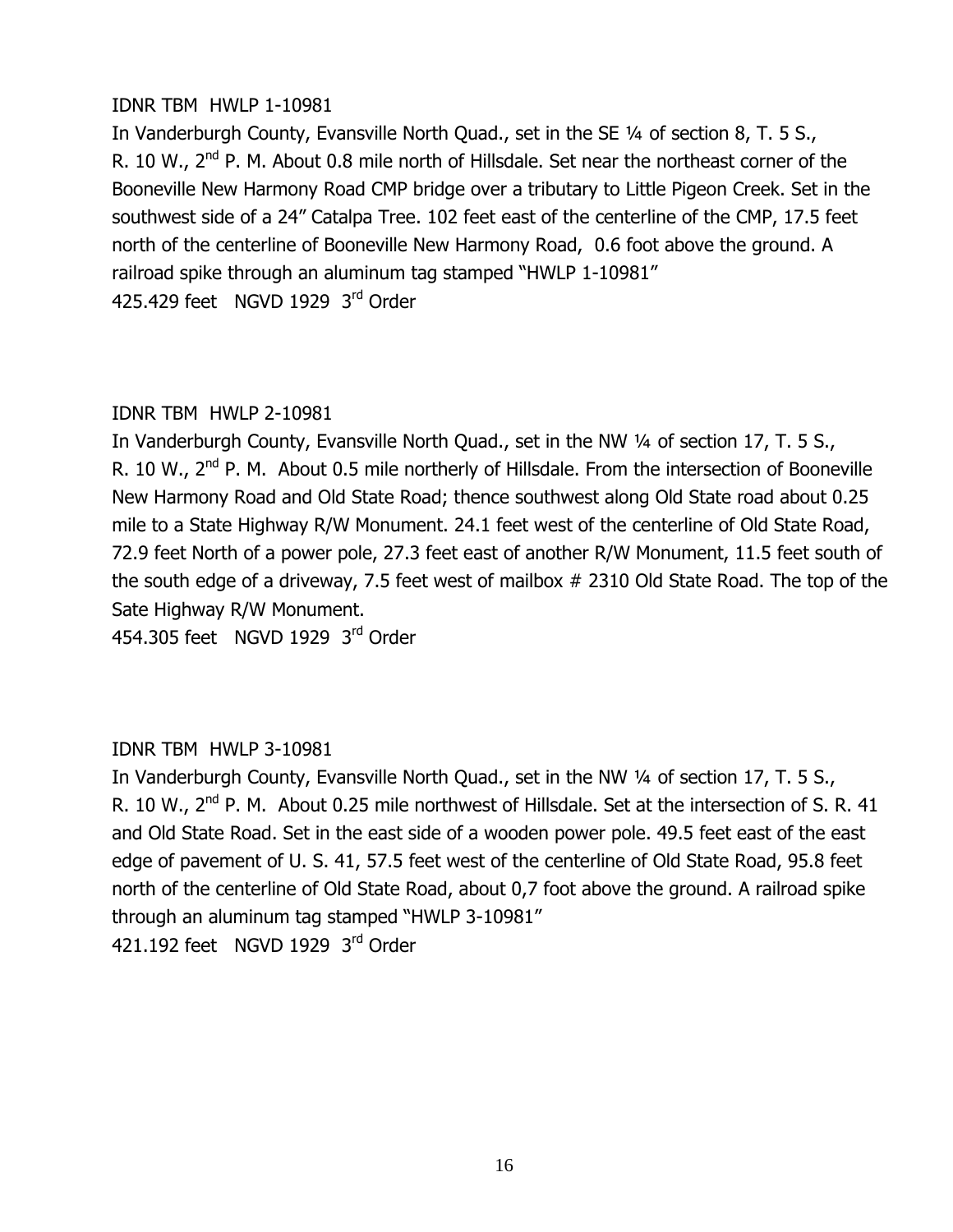#### IDNR TBM HWLP 4-10981

In Vanderburgh County, Evansville North Quad., set in the SW 1/4 of section 17, T. 5 S., R. 10 W., 2<sup>nd</sup> P. M. About 0.15 mile north of Hillsdale. Set on top of the northwest concrete wingwall of the Walnut Road bridge over a tributary to Little Pigeon Creek. 13.3 feet west of the centerline of Walnut Road, 2.2 feet southeast of the northwest end of wingwall, 0.7 feet northeast of the southwest face of wingwall, about level with the road. A chiseled triangle. 409.565 feet NGVD 1929 3rd Order

# IDOT BM V92 VAN

In Vanderburgh County, Evansville North Quad., set in the SW 1/4 of section 17, T. 5 S., R. 10 W., 2<sup>nd</sup> P. M. About 0.15 mile southwest of Hillsdale. Set on top of the southwest concrete wingwall of the south bound U. S. 41 bridge over Little Pigeon Creek. A standard Indiana State Highway BM tablet stamped "V 92 VAN" 410.138 feet NGVD 1929  $3^{\text{rd}}$  Order

## IDOT BM V89 VAN

In Vanderburgh County, Evansville North Quad., set in the NE 1/4 of section 17, T. 5 S., R. 10 W., 2<sup>nd</sup> P. M. About 1.2 miles southwest of McCutchanville. Set on top of the southeast concrete wingwall of the north bound U. S. 41 bridge over Little Pigeon Creek. A standard Indiana State Highway BM tablet stamped "V 89 VAN" 397.85 feet NGVD 1929  $3^{\text{rd}}$  Order

# IDNR TBM 5-10981

In Vanderburgh County, Evansville North Quad., set in the SE 1/4 of section 17, T. 5 S., R. 10 W., 2<sup>nd</sup> P. M. About 1.4 miles southwest of McCutchanville. Set at the southeast corner of the Pleasant Road bridge over Little Pigeon Creek. Set in the top of the curb. 12 feet south of the centerline of Pleasant Road, 0.2 feet west of the east end of the south curb, 0.3 feet north of the south face of the bridge, about 0.9 feet above the level of the road. A chiseled Square.

390.94 feet NGVD 1929  $3<sup>rd</sup>$  Order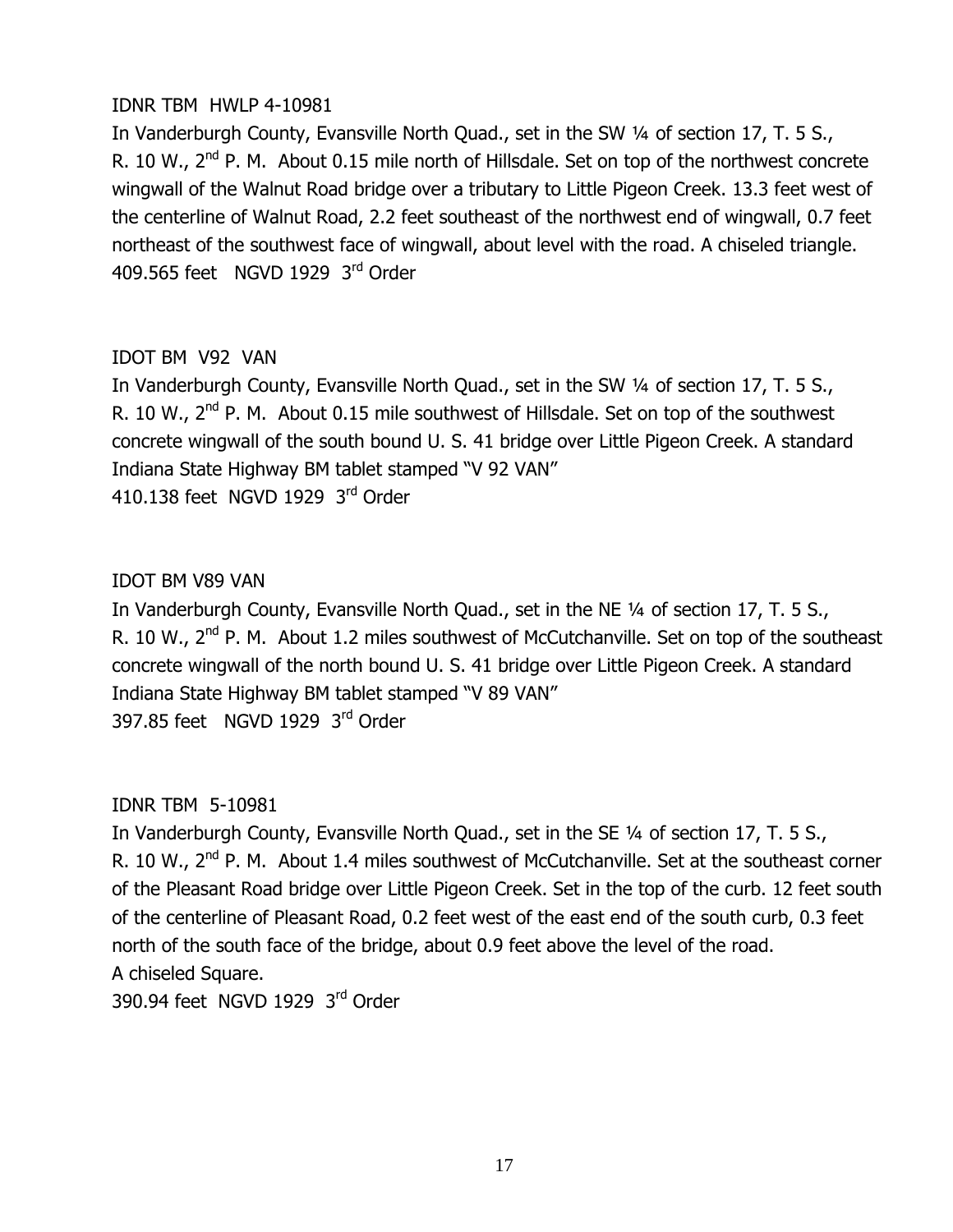#### IDOT BM V 45 VAN

In Vanderburgh County, Evansville North Quad., set in the SW 1/4 of section 33, T. 5 S., R. 10 W., 2<sup>nd</sup> P. M. Set near the northwest corner of the Evansville airport. Set on top of the southeast wingwall of the north bound U. S. 41 bridge over a ditch flowing into Little Pigeon Creek. About 100 feet north of the intersection of Old Petersburg Road. 22 feet west of the centerline of north bound U. S. 41. A standard Indiana State Highway BM tablet stamped "V 45 VAN"

381.182 feet NGVD 1929  $3^{\text{rd}}$  Order

## $IDOT$  BM V 401

In Vanderburgh County, Evansville North Quad., set in the SW 1/4 of section 4, T. 6 S., R. 10 W., 2<sup>nd</sup> P. M. About 0.6 mile southeast of the County Home. Set on top of the northeast (Left Downstream) concrete wingwall of the Kentucky Ave. (St. George Road) bridge over Little Pigeon Creek. A standard Indiana State Highway BM tablet stamped "V 401" 384.15 feet NGVD 1929  $3^{\text{rd}}$  Order

## IDNR TBM 6-10981

In Vanderburgh County, Evansville North Quad., set in the NW 1/4 of section 9, T. 6 S., R. 10 W., 2<sup>nd</sup> P. M. Set on the north side of Evansville. Set at the northeast corner of the Kentucky Ave bridge over Little Pigeon Creek. 18.6 feet east of the centerline of Kentucky Ave. 0.5 foot south of the north end of abutment, 0.3 foot west of the east face of abutment, about 0.8 foot above the road. A chiseled triangle. 384.182 feet NGVD 1929  $3^{\text{rd}}$  Order

# IDNR TBM 7-10981

In Vanderburgh County, Evansville North Quad., set in the SE 1/4 of section 8, T. 6 S., R. 10 W.,  $2<sup>nd</sup>$  P. M. Set on the north side of Evansville. Set on top of the northeast wingwall of the Pfeiffer Road bridge over Little Pigeon Creek. 17 feet north of the centerline of Pfeiffer Road, 1.7 feet north of the north face of the curb, 0.2 foot southeast of the northeast end of the wingwall, 0.5 foot northwest of the southeast face of the wingwall, about 3.8 feet below the top of the curb. A Chiseled Triangle.

377.01 feet NGVD 1929  $3^{\text{rd}}$  Order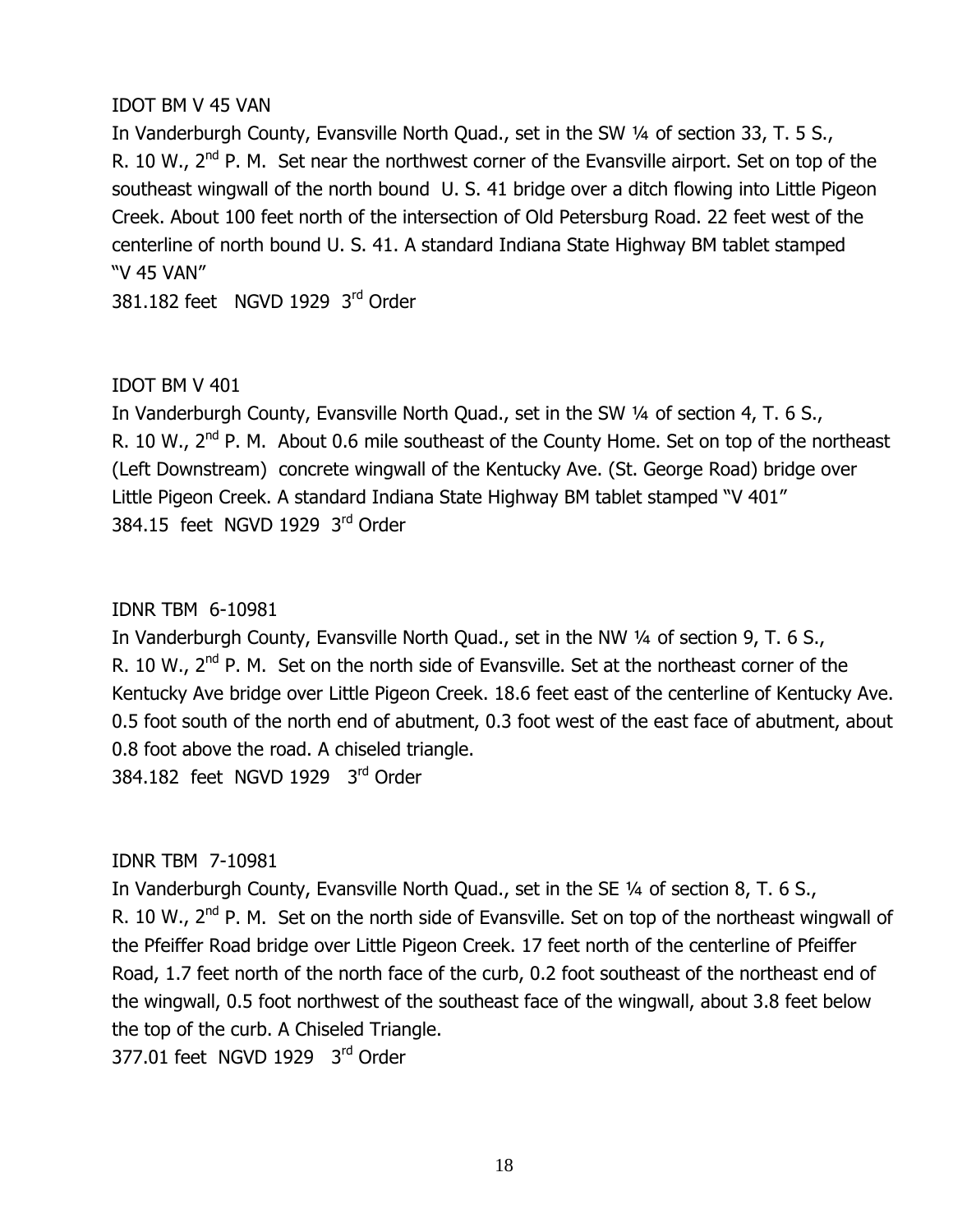#### IDNR TBM 1-07682

In Vanderburgh County, Kasson Quad., set in the SW 1/4 of the SW 1/4 of section 28, T. 5 S. R. 11 W.,  $2<sup>nd</sup>$  P. M. About 1 mile south of St. Joseph. Set in the northeast corner of the west bridge seat of the NO. 6 School Road bridge over spillway channel for North Lake. A chiseled Triangle.

478,689 feet NGVD 1929  $3<sup>rd</sup>$  Order

#### IDNR TBM BCLD 101 1992

In Vanderburgh County, Elberfeld Quad., set in the NW 1/4 of section 26, T. 4 S. R. 10 W., 2<sup>nd</sup> P. M. About 2.8 miles southwest of Elberfeld. From the intersection of Interstate 64 and S. R. 57; thence southerly along S. R. 57 about 1.8 miles to the intersection of Seven Hills Road; thence west along Seven Hills road about 1 mile to a gravel T road north (the entrance to Bell Conservation Club, 4000 Seven Hills Road). Set in the southeast side of a utility pole  $#$  84-1023. 64.6 feet north of the centerline of Seven Hills Road, 8.1 feet west of the centerline of gravel road north, 2.2 feet east of a fence line, about 1.9 feet above the ground. A railroad spike through an aluminum tag stamped "BCLD 101 1992" 449.262 feet NGVD 1929

#### DNR TBM FLC 1, 2002

In Vanderburgh County, Daylight Quad., in the SW  $\frac{1}{4}$  of Section 36, T. 5 S., R. 10 W., 2<sup>nd</sup> P.M.; about 3.5 miles south of Daylight; at the northeast corner of the North Green River Road bridge over Firlick Creek; set on top of the north end of the east concrete curb, 14 feet east of the centerline of North Green River Road, 0.5 foot south of the north most end of concrete curb, 0.25 foot east of the west face of the east concrete curb, about 0.6 foot above the road; a chiseled square (found at bridge).

| 379.890 feet NAVD 1988 | 3 <sup>rd</sup> Order |  | 115,7907 meters NAVD 1988 |  |
|------------------------|-----------------------|--|---------------------------|--|
| 380.247 feet NGVD 1929 |                       |  | 115,900 meters NAVD 1988  |  |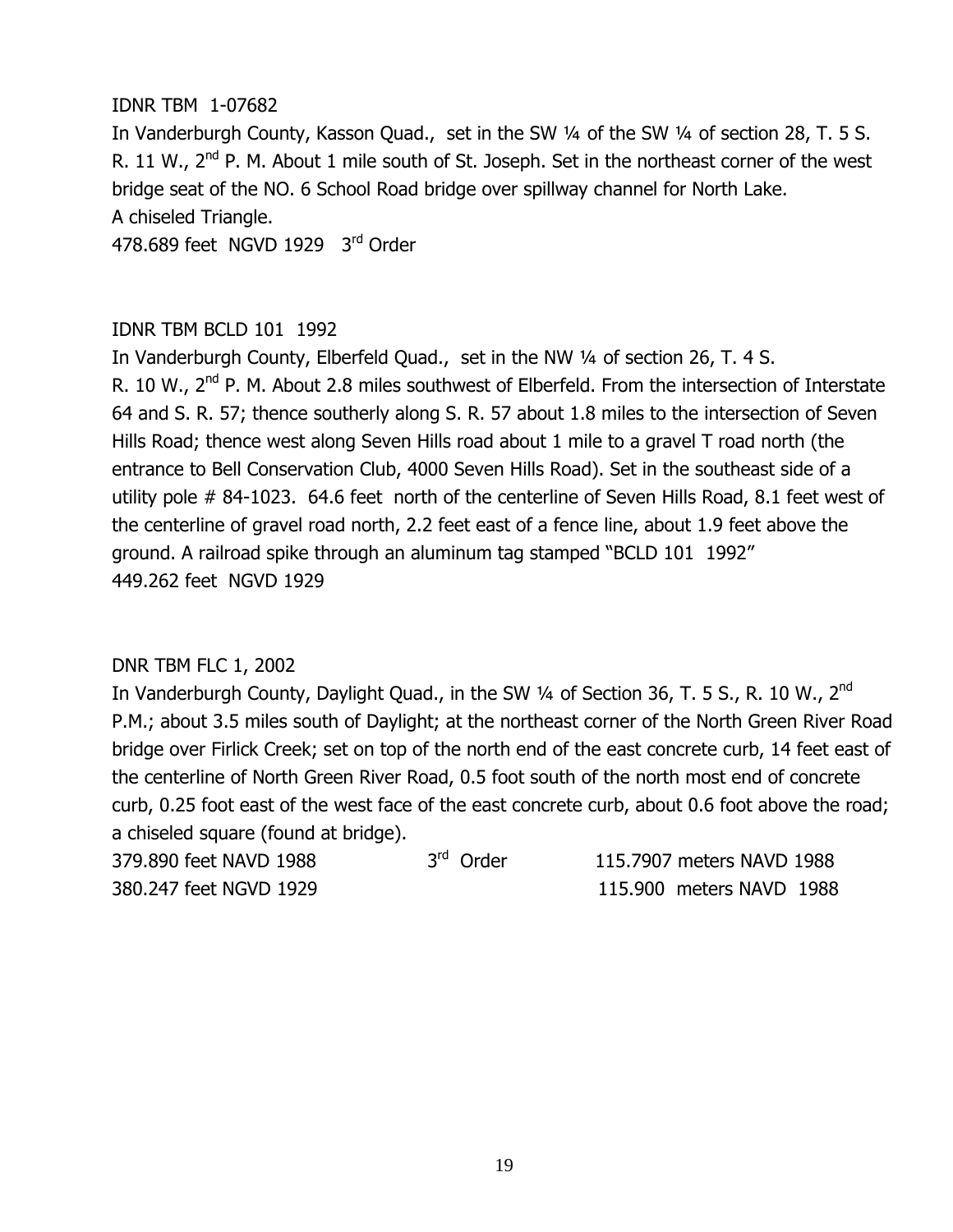#### DNR TBM FLC 2, 2002

In Vanderburgh County, Evansville North Quad., in the SE 1/4 of Section 26, T. 5 S., R. 10 W., 2<sup>nd</sup> P.M.; about 2.5 miles southwest of Daylight; Set on top of the northeast concrete bridge abutment of the Millersburg Road bridge over Firlick Creek, 14.5 feet north of the centerline of Millersburg Road, 2.5 feet south of the north face of the concrete abutment, 0.4 foot west of the east face of the abutment, 1.3 feet north of the south face of the abutment, about 0.5 foot below the road; a chiseled triangle.

| 382,064 feet NAVD 1988 | 3 <sup>rd</sup> Order | 116.4533 meters NAVD 1988 |  |
|------------------------|-----------------------|---------------------------|--|
| 382.421 feet NGVD 1929 |                       | 116.562 meters NAVD 1988  |  |

#### DNR TBM FLC 3, 2002

In Vanderburgh County, Evansville North Quad., in the SW 1/4 of Section 26, T. 5 S., R. 10 W., 2<sup>nd</sup> P.M.; about 2.5 miles southwest of Daylight; set on top of the northeast concrete bridge abutment of the Hedden Road bridge over Firlick Creek, 13.5 feet east of the centerline of Hedden Road, 0.55 foot east of the west face of the northeast bridge abutment, 0.25 foot south of the north face of the abutment, about 0.2 foot below the road; a chiseled square, (found at the bridge).

 $383.379$  feet NAVD 1988  $3^{rd}$  Order  $116.8542$  meters NAVD 1988 **383.736 feet NGVD 1929** MAXN MAXN MAXN MAXN 1988

#### IDOH BM V 914 82

In Vanderburgh County, Evansville North Quad., in the NE 1/4 of Section 27, T. 5 S., R. 10 W., 2<sup>nd</sup> P.M.; about 2.5 miles southwest of Daylight; set on top of the southeast concrete wingwall of the State Road 57 bridge over Firlick Creek, 28.5 feet east of the centerline of State Road 57, 1.35 feet east of the west face of the bridge headwall, 0.3 foot south of the north face of the wingwall, about 0.5 foot below the road; a Indiana Department of Highways bench mark tablet, stamped "V 914 82".

| 396.471 feet NAVD 1988 | 3 <sup>rd</sup> Order | 120.8446 meters NAVD 1988 |  |
|------------------------|-----------------------|---------------------------|--|
| 396.828 feet NGVD 1929 |                       | 120.953 meters NAVD 1988  |  |